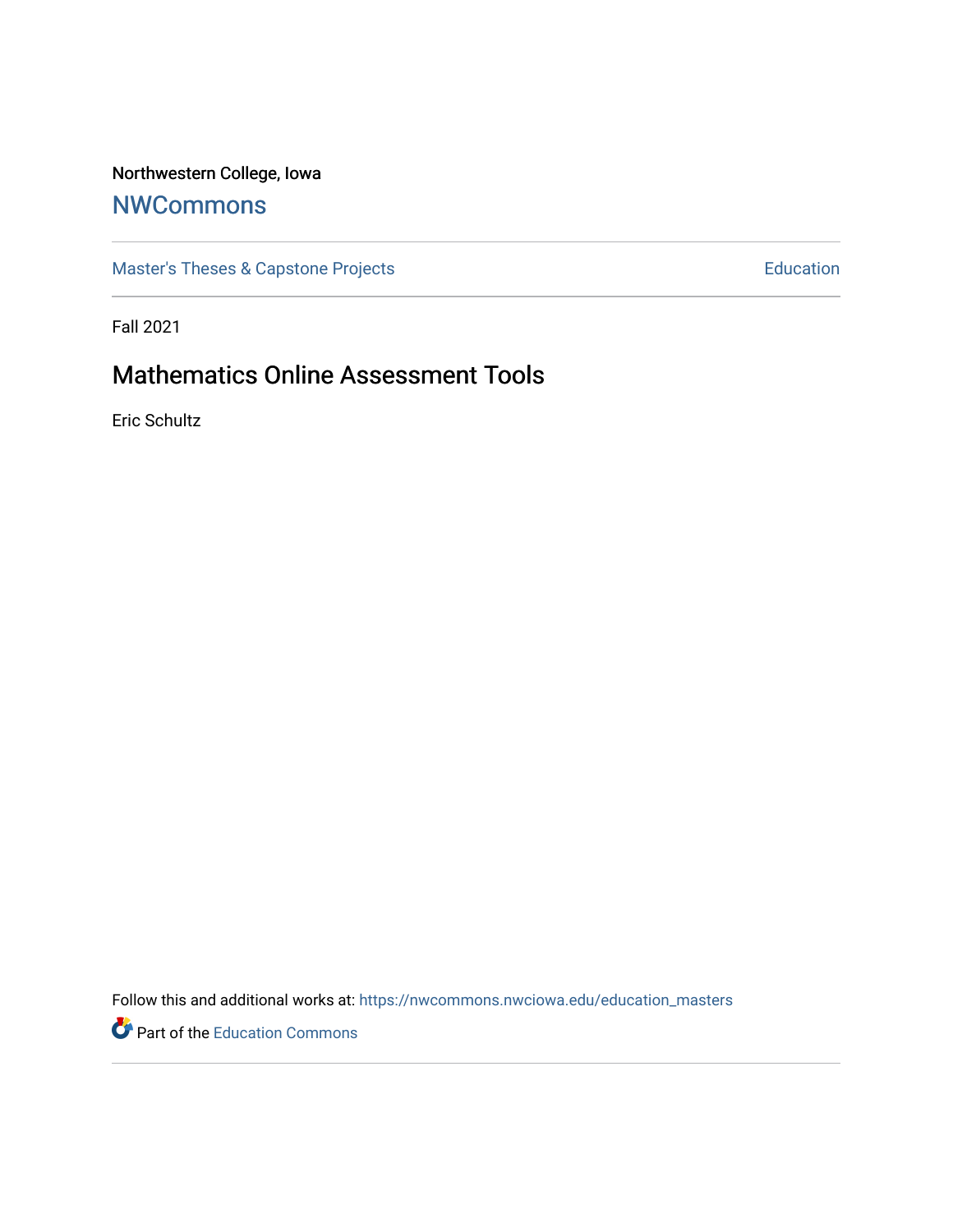**Mathematics Online Assessment Tools**

Eric Schultz

Northwestern College

An Action Research Project Presented in Partial Fulfillment of the Requirements For the Degree of Master of Education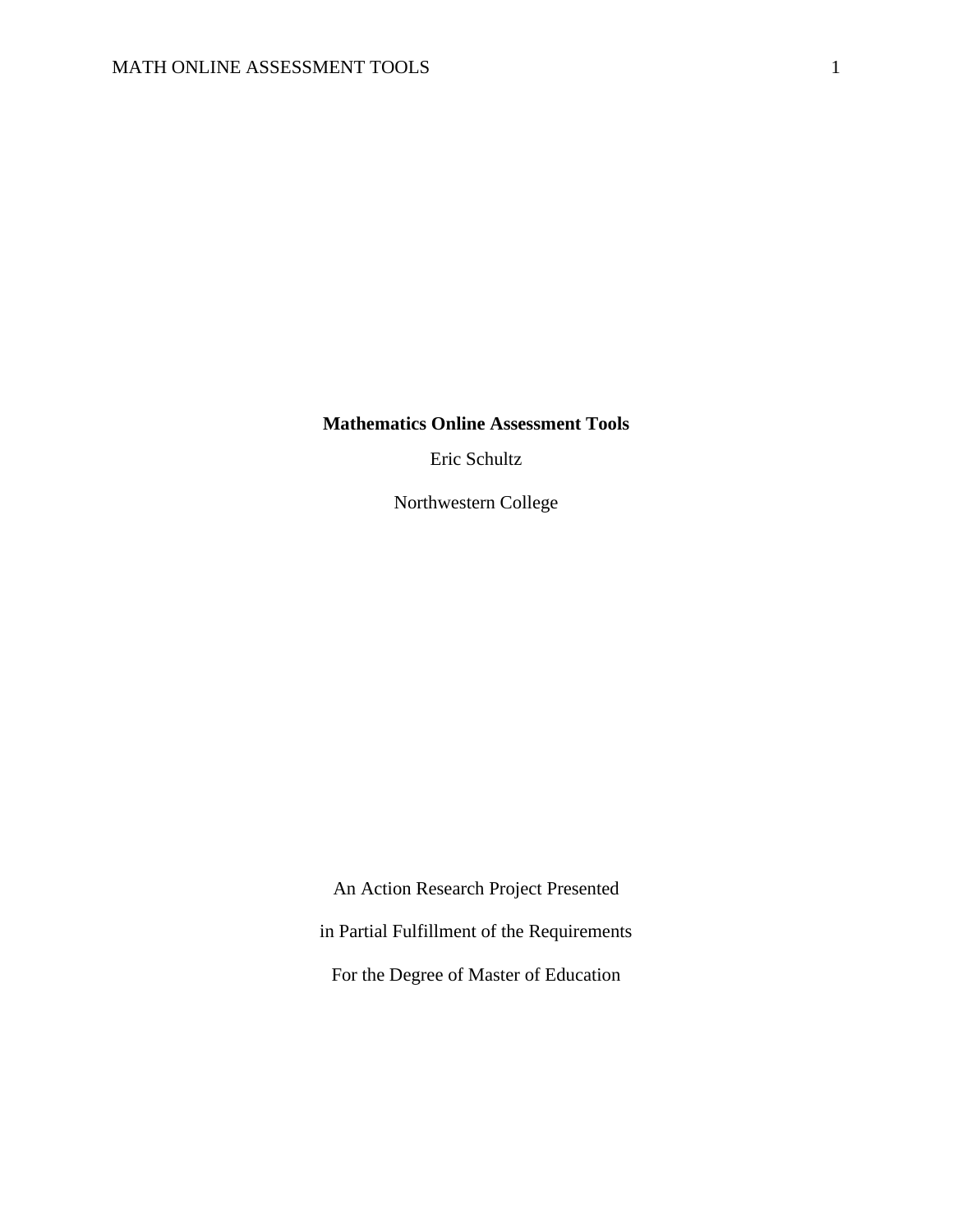#### **Abstract**

<span id="page-2-0"></span>This paper explores which online assessment tool is preferred within a classroom setting. Four Geometry classes were given weekly formative assessments using DeltaMath, Classkick, and Desmos. The students' scores from these assessments and opinions were collected and analyzed to find which program would be most beneficial for the classroom. The literature review covers a variety of resources that determine effective classroom teaching in which technology is used within the classroom. The articles vary in what practices most benefit the students when utilizing online assessments, and allows a better view into what processes should be considered before implementing online assessments into a classroom. This research was done in a specific classroom, and the results may not be the same if utilized in any other classroom, but the data gives some valuable insight to allow others to make a choice in what program may be most effective for their classroom as well.

*Keywords*: K-12 Online, Online Assessments, Distance Learning, Assessments, Geometry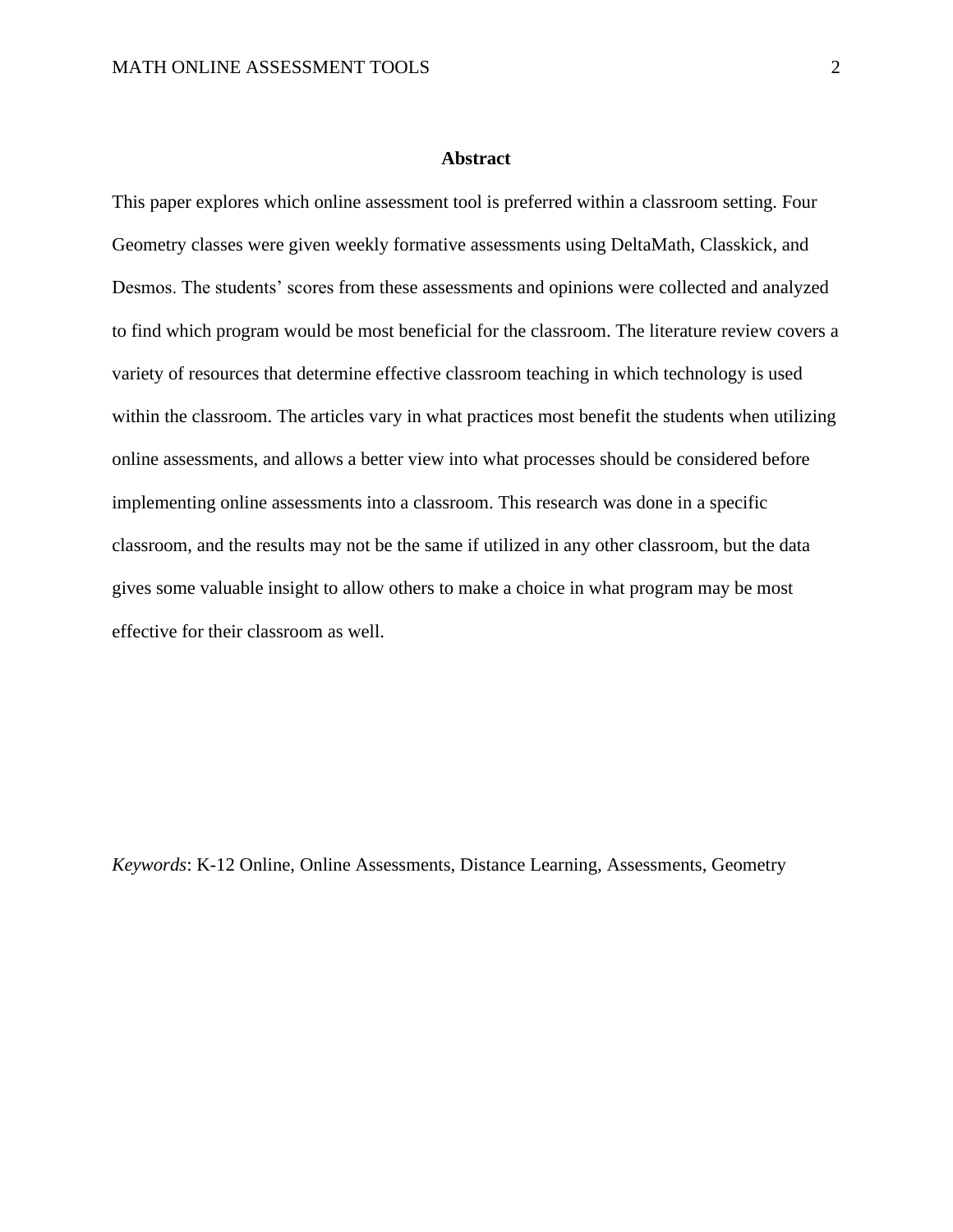# **Table of Contents**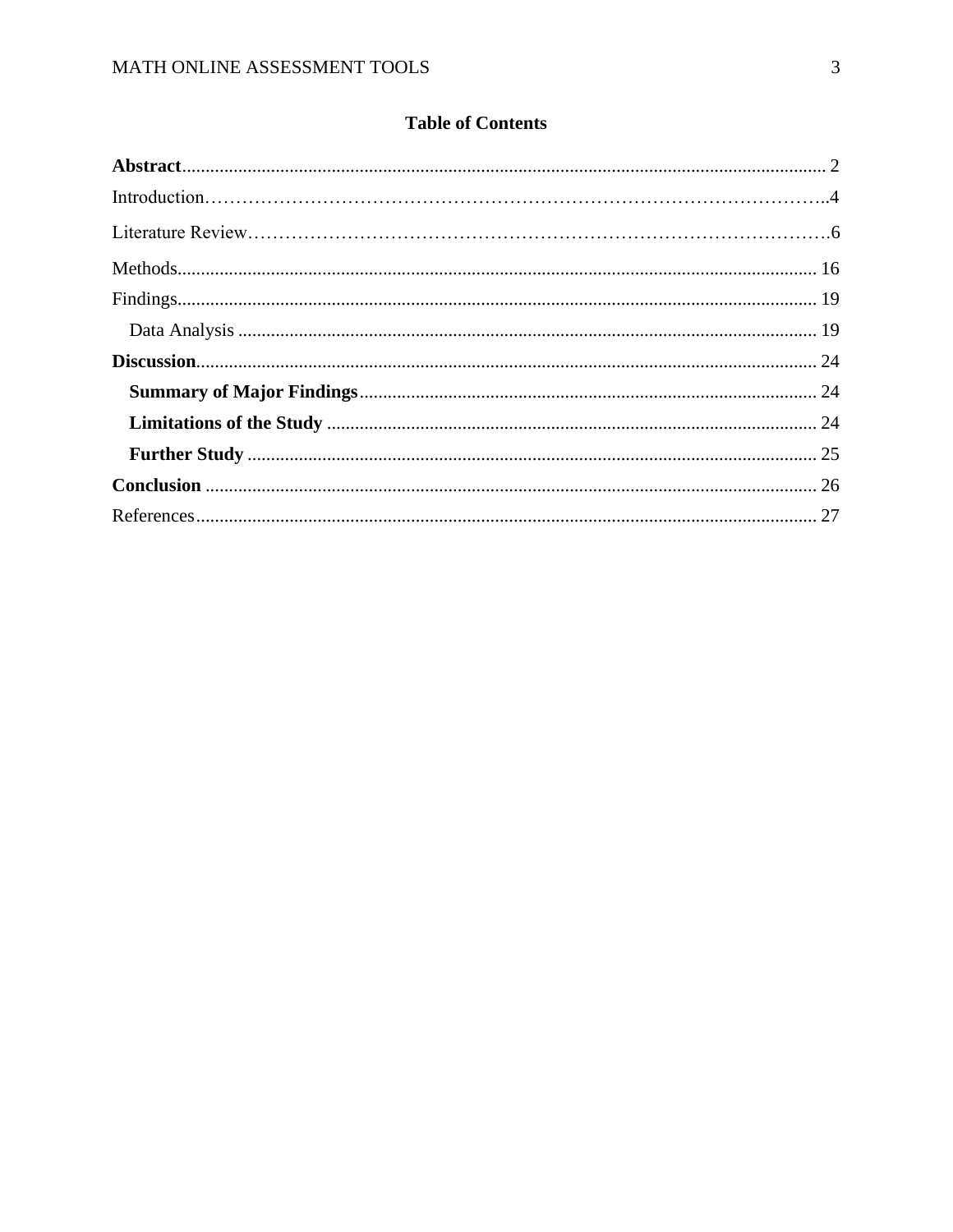In this ever-changing world of technology and evolving methods of teaching it is important to dive into the different possible methods to assessing Geometry students within a distance learning setting. With the recent events of a global pandemic there are many schools searching for the best methods for schools to assess students' knowledge in an efficient and integrity filled way. Assessments are referred to as the process done to obtain information that is used to make conclusions and decisions regarding students, curriculum achievement, implementation results of programs, and educational policies for any institution that organizes learning activities (Adri et al., 2021). Teachers have to adapt to the change in our world and find effective ways to assess and get a realistic view of what our students are comprehending.

The problem right now is that there is not enough data and research to identify which assessment program for distance learning will most effectively obtain the information needed to make conclusions about students. There are many different apps and online programs that use multiple choice or even short answer options, but mathematics is unique, it needs symbols and to write out the steps and process to get an answer. No matter what topics are studied in mathematics; students will be required to argue and defend their arguments through reasoning and proof (Novianda et al., 2021). This is the problem. There is not enough research or information on which programs have the mathematic capability to assess students and get a full picture of what they know.

The purpose of this research is to identify online programs that would make assessments for distance learning in math more efficient and equitable for all students. With this research other math teachers would be able to identify which programs would best assist them in getting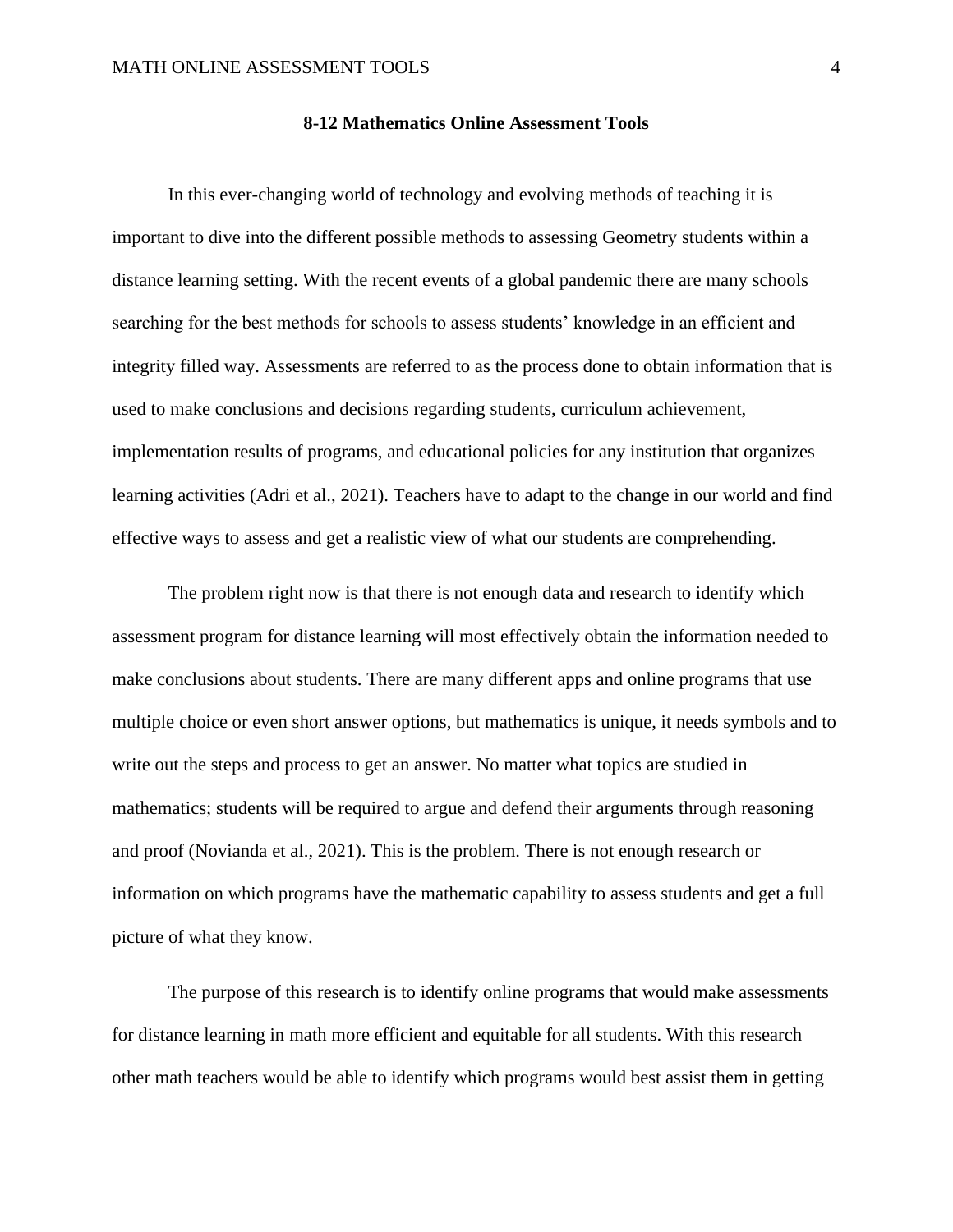#### MATH ONLINE ASSESSMENT TOOLS 5

an accurate measure of their students' comprehension and understanding of their content. Given the importance of the role of mathematics, mathematics is studied starting from kindergarten, elementary, middle and high school (Ramadhan & Suhendra, 2021). This work is important, due to its wide-ranging use throughout different levels of mathematics. The educational world is changing, and educational tools need to keep up with those changes. Getting both quantitative and qualitative feedback from assessments and student reflections is the way to help teachers make the best decisions moving forward in this post COVID-19 world.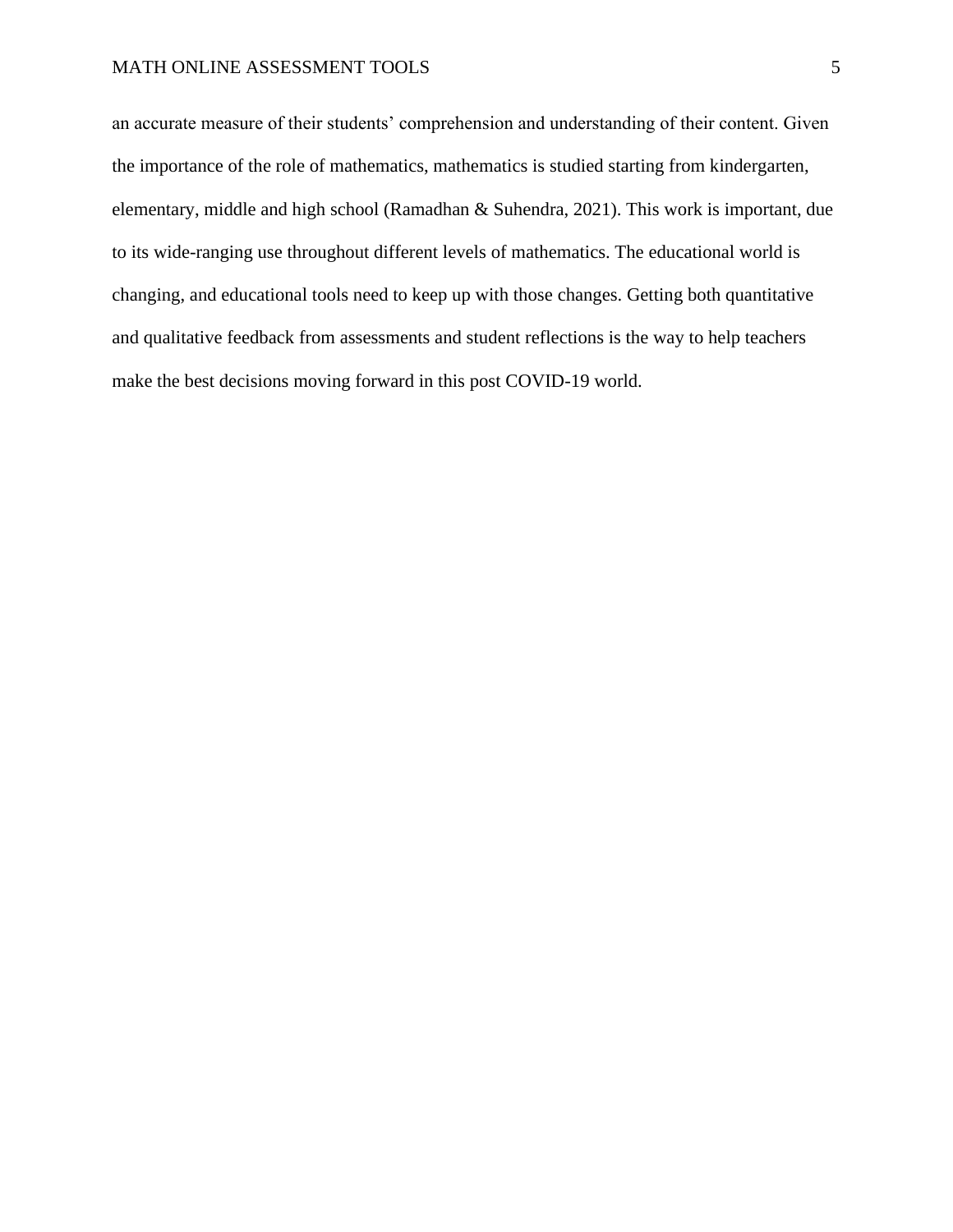#### **Review of the Literature**

In a new realm of education where distance learning for the 8-12 student is becoming more and more popular, it is essential to identify the different methods of assessing students. Prior to the pandemic the distance learning model was not something the 8-12 or even K-12 educational world was prepared for. "During the 2020–2021 school year, districts in the United States each used a mind-boggling 1,449 different digital tools on average *per month*. The overall figure is up a substantial 9% over the spring 2020 ed tech adoption surge during the frantic exodus to remote learning as schools shut down for in-person instruction nationwide. And it's up 52% over 2019-2020 prepandemic levels" (2021). Students were thrust into a new education model that was not only new for them, but for a huge percent of the teachers as well. Technology of some kind has been handed to almost an entire nation of students and staff and the weight now falls on the schools to identify the most beneficial way to utilize these devices and best serve students with little to no training.

Mathematics has seen a gap in learning with this swift change of methodology, and something that was previously difficult for students has become an even greater challenge. Students have difficulty in using their mathematical reasoning skills to solve problems, because, in the learning process, they are given procedural learning which results different than developing their thinking and reasoning skills (Novianda et al., 2021). These reasoning skills and processing are relatively unique to mathematics, which is why the instruction and assessment methods of mathematics tend to be separate from its academic counterparts. Because its importance, mathematics is one of the core subjects to be offered to all students in every level of their education. Through mathematic learning students were practiced to develop logical thinking, analytical, systematic, critical, creative and the ability to work together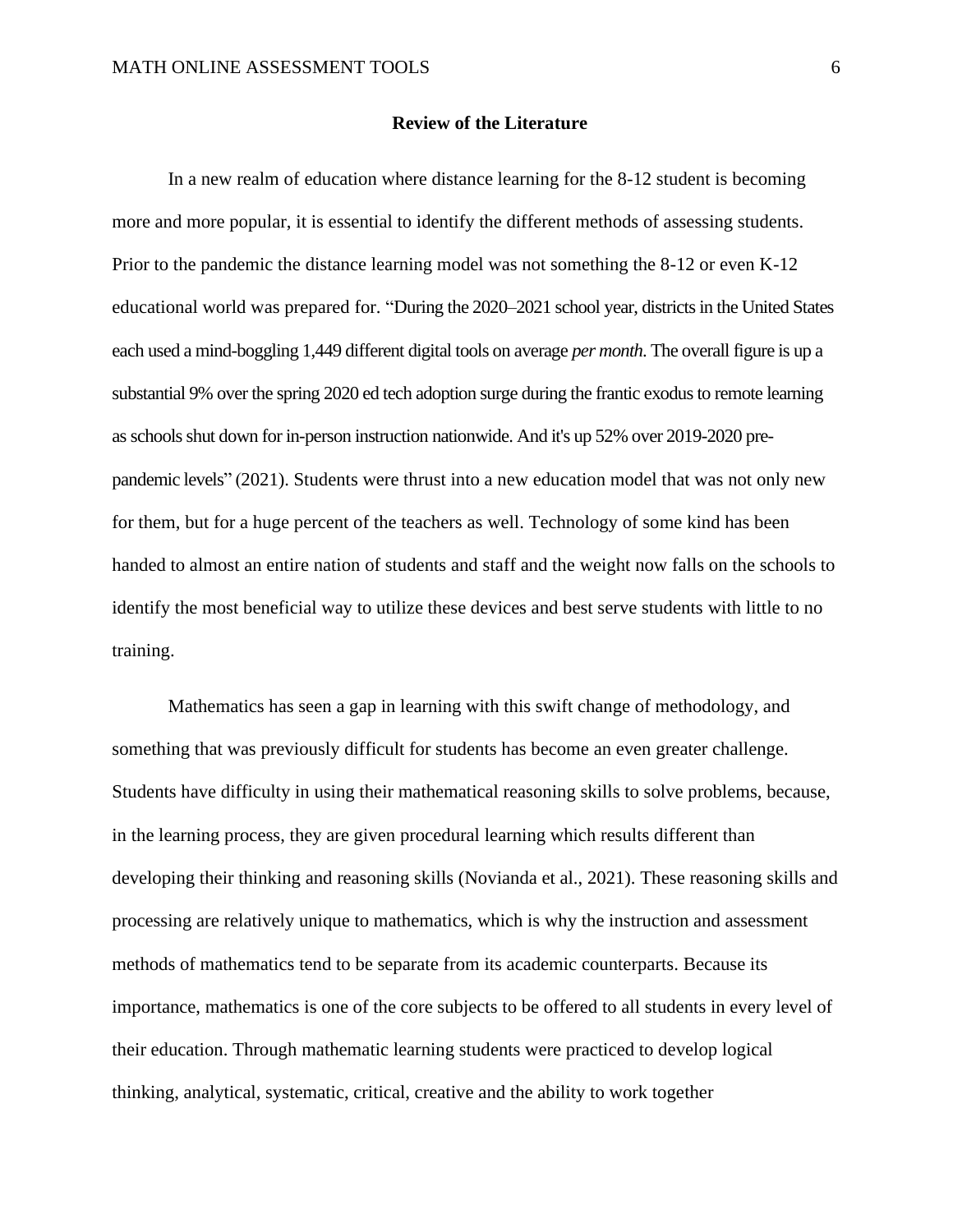#### MATH ONLINE ASSESSMENT TOOLS **7**

(Barut & Retnawati, 2020). The new change to 1-1 devices and online learning is a new opportunity to reevaluate our learning process and ways to assess our student population. Not only does it force us to reevaluate these processes, but it creates a new avenue to push students toward reasoning and thought process, instead of procedural learning we have grown accustomed to.

This literature review will describe some of the types of online instruction, and their impact. The review will look into the comparisons between online assessments compared to paper and pencil, as well as the students' opinions on which method is preferred or seen as more impactful. The review will also look into the online testing practices and compare the effectiveness of those differing methods. The possible drawbacks and differing views will also be discussed.

## **Online Instruction**

Teaching online is a different experience from that of teaching in a face-to-face setting. Knowledge and skills developed for teaching face-to-face classes are not adequate preparation for teaching online (Yang, 2017). The process of good teaching can change not only from subject-to-subject, but from class to class. Online teaching is a new teaching mode that should be treated as such. The needed training for this new endeavor is something not only wanted, but necessary.

A key element of online instruction that teachers are learning about are classroom sizes in an online setting. The initial thought for certified staff was that they may lose their jobs due to the fact that one teacher could create and distribute lessons that could eliminate the need for multiple teachers in one subject matter. Miron and Gulosino (2016) found that 356 students were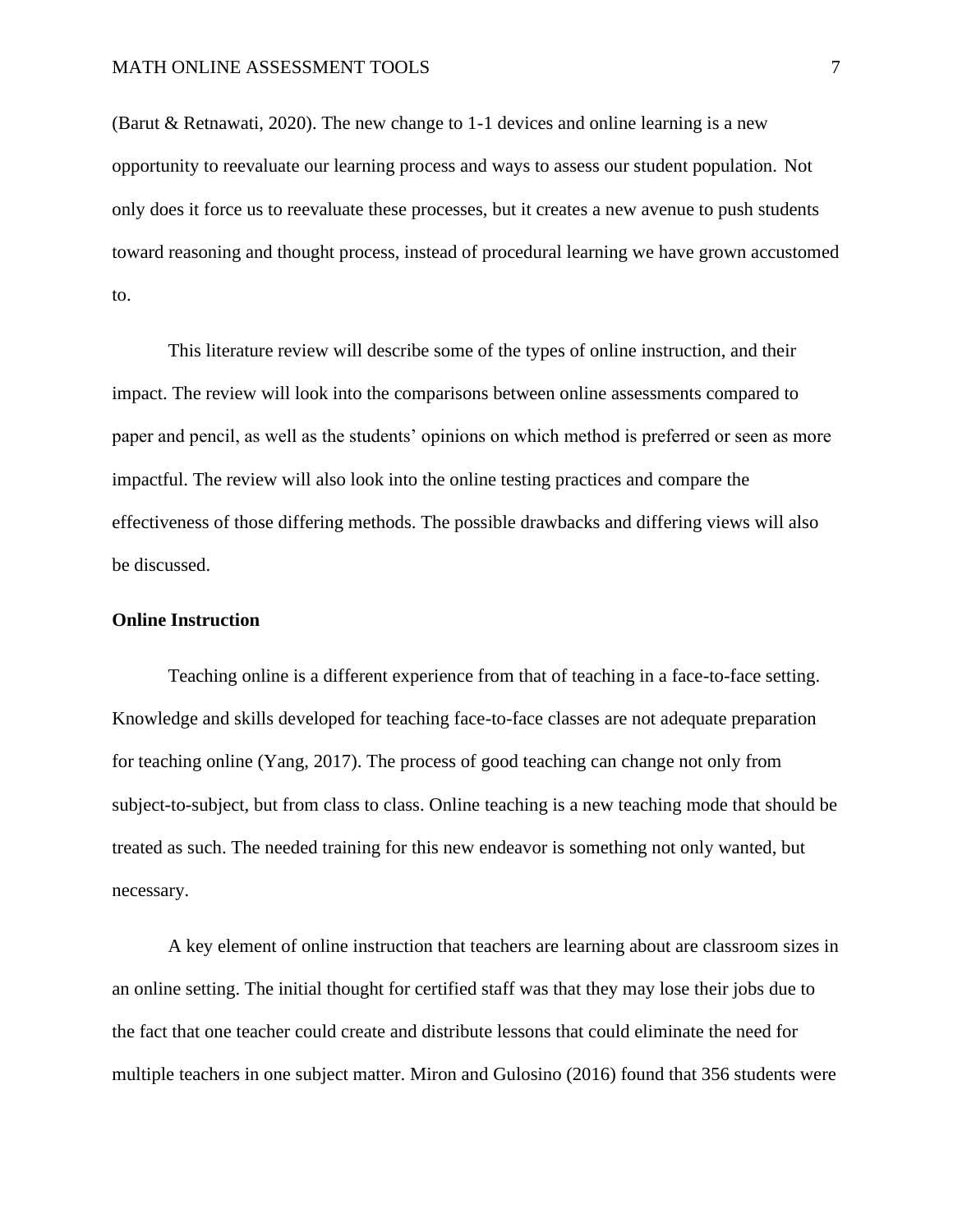enrolled in one virtual-school class, and that the average virtual-school class size was 35—far above the U.S. averages for face-to-face class sizes. Within the research from Lin et al. (2018) they found that the relationship between class sizes in math and students' performance was also parabolic: final grades increased as class size increased up to a maximum of 38 students, but decreased if class size rose beyond that point. This gives educators and school administration a good starting point to help students have the best opportunity to learn. It is also essential to note that each course within Lin et al. (2018) research had a different number of students to maximize learning. This research helps us understand that the world of "mega-teachers" is not going to be coming from a transition to online education, and can put teachers' minds at ease as job security and futures seem to be unsure in the new model of online teaching.

Online course design refers to the features that shape the overall structure of the course, including learning activities, sequence of content and communication, and structure of assignments. In most cases, course design drives the instructional strategy adopted in online courses (Yang, 2017). Explicit directions, clear expectations, learning objectives relevant to the assessment, and a format that guides the students towards next steps and understanding are essential, just like any face-to-face class. According to Yang's study (2017), instructional strategies such as case studies, video demonstration, instructor's notes, mini projects, and discussion forums were among the most effective instructional strategies. All of these methods described above sound like something that most teachers would agree upon whether it was online or in person.

Assessments for online learners are key part of developing an effective course. Assessment is a learning tool used to determine whether students are progressing in achieving their learning goals or not (Adri et al., 2021). The process in creating these assessments is often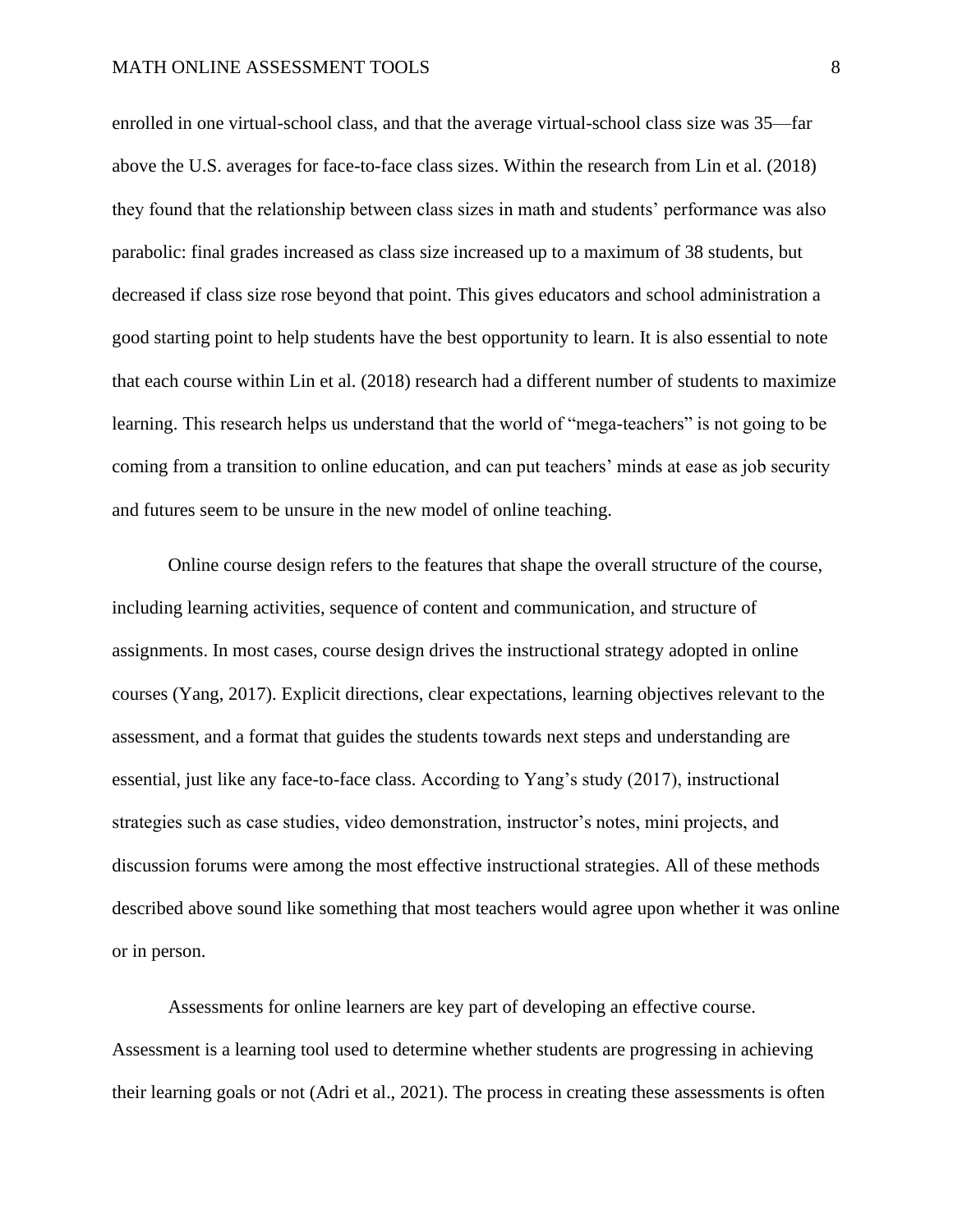#### MATH ONLINE ASSESSMENT TOOLS 9

overlooked, but there is a process necessary for online assessments to ensure assessments are valid. The test is carried out in four phases, where the first test is unit testing, then integration testing, system testing, and acceptance testing (Adri et al., 2021). Many times, teachers overlook the modifications necessary to move an assessment from its paper form into an online setting. Teachers need to look at the questions themselves and identify which type of answer they would like the students to produce, multiple choice, short answer, draw a diagram, move a manipulative, etc. These considerations affect not only what may be expected from the student but also the time it will take for the teacher to actually assess the student and give them timely feedback.

## **Student and Staff Input**

Online assessments will not be as effective if those using and implementing them do not trust their validity or believe them to be necessary. Students need to be convinced of the usefulness of the transition to online assessment before they embrace it willingly. It is evident through this study and in literature that one of the most essential elements to the acceptance of online assessments is how the transition from traditional assessments is made (Khan  $\&$  Khan, 2018). Instructors feedback from research by Bakhmat et al. (2021) states the main benefits of online education experience: time efficiency, mobility, clear control of student work, and individualization. This is a starting point for staff buy-in in implementing online learning, without these considerations a good program could fall apart due to lack of belief in the program.

Although it is sometimes assumed that today's students crave technology and digitalization, there is evidence that states otherwise. In research from Ramlo (2016) the results from this study indicate that the engineering technology students enrolled in his first semester Technical Physics course agree that they do not want to take classes like physics online and that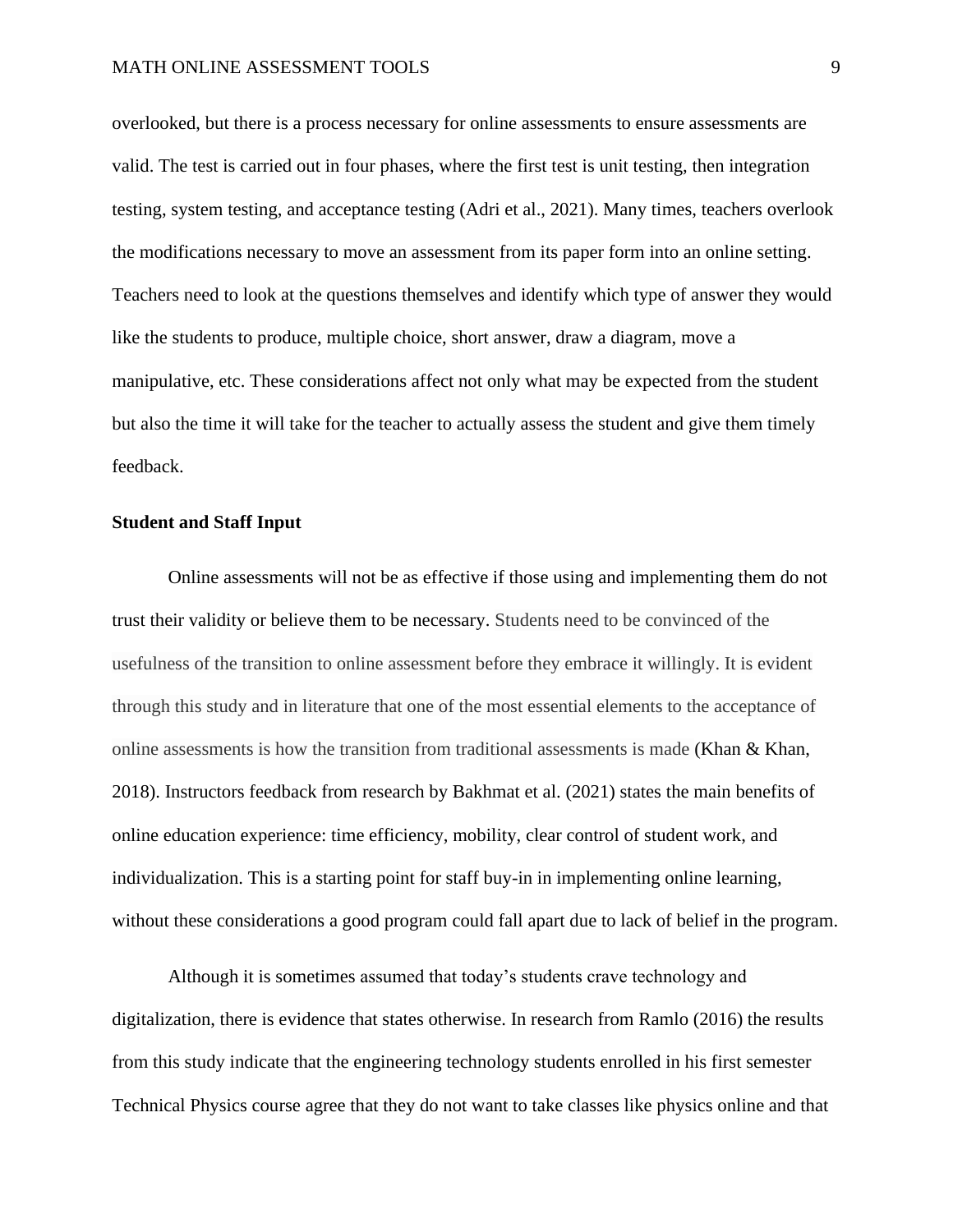simulated science laboratories are not the equivalent to those that are hands-on and face-to-face. There are also difficulties faced when moving to an online format. This makes sense due to the large number of interactive activities and labs that require a student to physically manipulate an object in order to grasp how it moves and operates. Among the main problems, the following are indicated: low quality or no Internet connection, software and hardware, a drop of assignment and quality of student work, and computer and digital competency (Bakhmat et al., 2021) As stated above, student and staff buy-in is key to the success of any educational implementation, and some staff also struggle to embrace this new fully online movement. There is certain resistance among instructors of online education as a majority of respondents did not plan to integrate online segments in courses and did not recognize its importance in the long run (Bakhmat et al., 2021). This lack of time and preparation to move online causes a resilience to fully embrace the move to online education.

## **Online vs. Paper-Pencil**

It is important to look at the correlation between paper-pencil testing and online testing for equitability. After an abrupt shift to online learning due to a pandemic, it is essential to look at the equity of online and paper-pencil testing. In research from Bayazit and Aşkar (2011) At the end of the study, no significant difference has been found between scores obtained by students at the online test and the paper–pencil test. This is something that may shock most, but has very important implications. It means that students' scores remain the same within different testing environments. This gives teachers a reason to possibly invest their time in looking into online assessments. This is also a key finding that would be beneficial in sharing with families who may be skeptical or wary of a change to technology since their personal beliefs tend to play a part in how their child may view this new shift.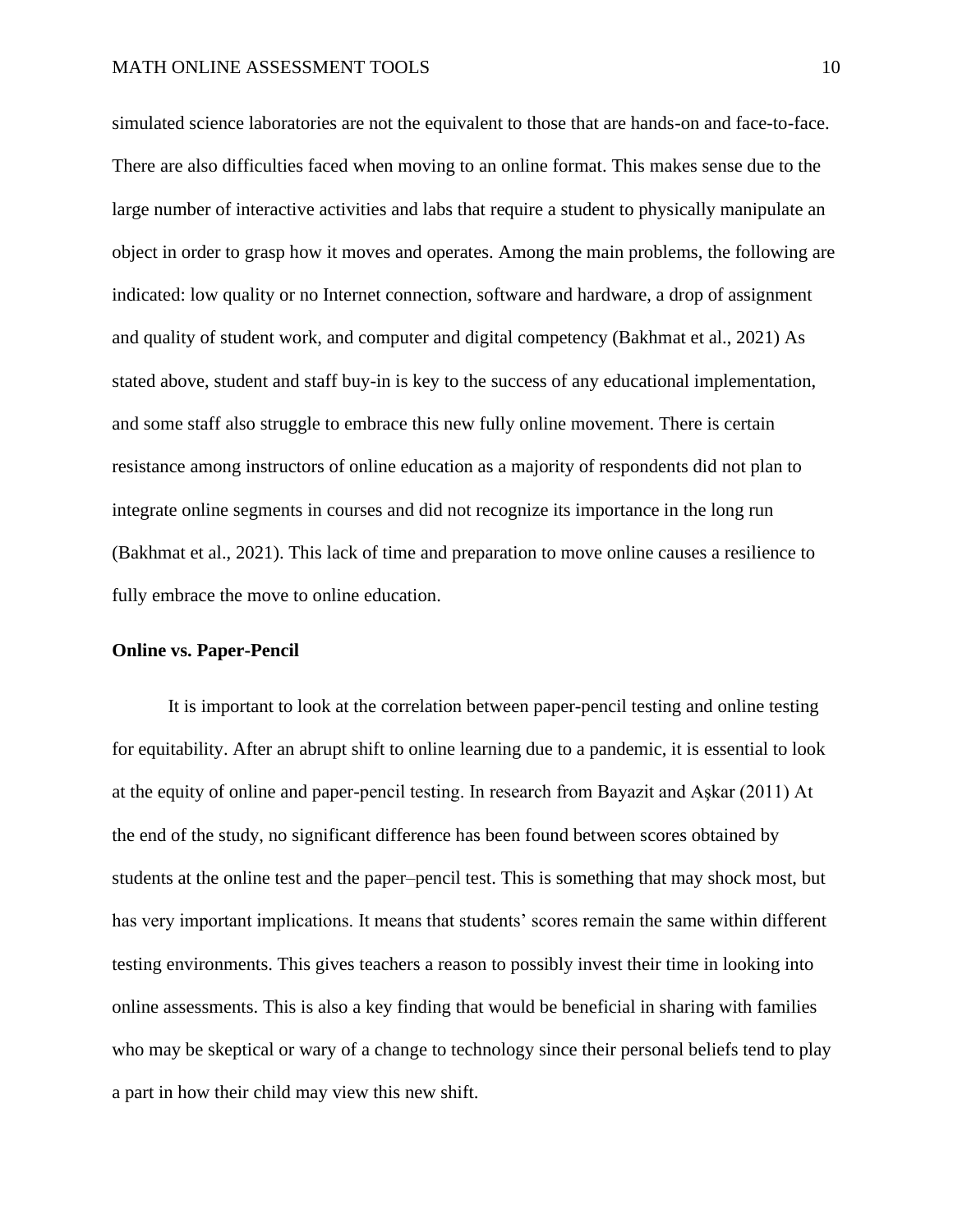Another factor that has influenced the shift to online assessments has been the idea that students who prefer paper-pencil testing will do poorer on their assessment due to the mental aspect of feeling anxious or upset about the change. The findings of Hewson (2012) have contributed evidence to support the validity of online assessment methods by showing that the performance of students taking an online or offline assessment does not differ depending on whether they are required to use their preferred or non-preferred mode. These findings help nudge students towards fully embracing a shift to online assessing, especially if the data shows that it does not affect their overall performance. It is also noteworthy to mention that the average age of the participants within Hewson's (2012) study was 26 years old. The data from this specific study was there was essentially no difference in the assessment scores of the groups expressing a preference for either online (m = 13.7) or offline (m = 13.2) modes or no strong preference  $(m = 13.6)$  (Hewson, 2012) This study helps support the move to online learning, but does not negate the affects and real anxiety that some students have when assessing both online and in person.

Although this data is promising there is another side to the debate between online and paper-pencil testing. A study about proctored and un-proctored assessments by Howard (2020) showed there was likely no significant difference in exam scores between those who were proctored and those who were not, even though the time values were significantly different, is somewhat connected to the first. The reason is because the nature of the exams meant looking answers up could slightly help a person who had not prepared well, but the concepts could still be readily mastered by someone who took the time to prepare. This is alarming due to the effects this may have on the inflation of students' grades, and something that would require more research.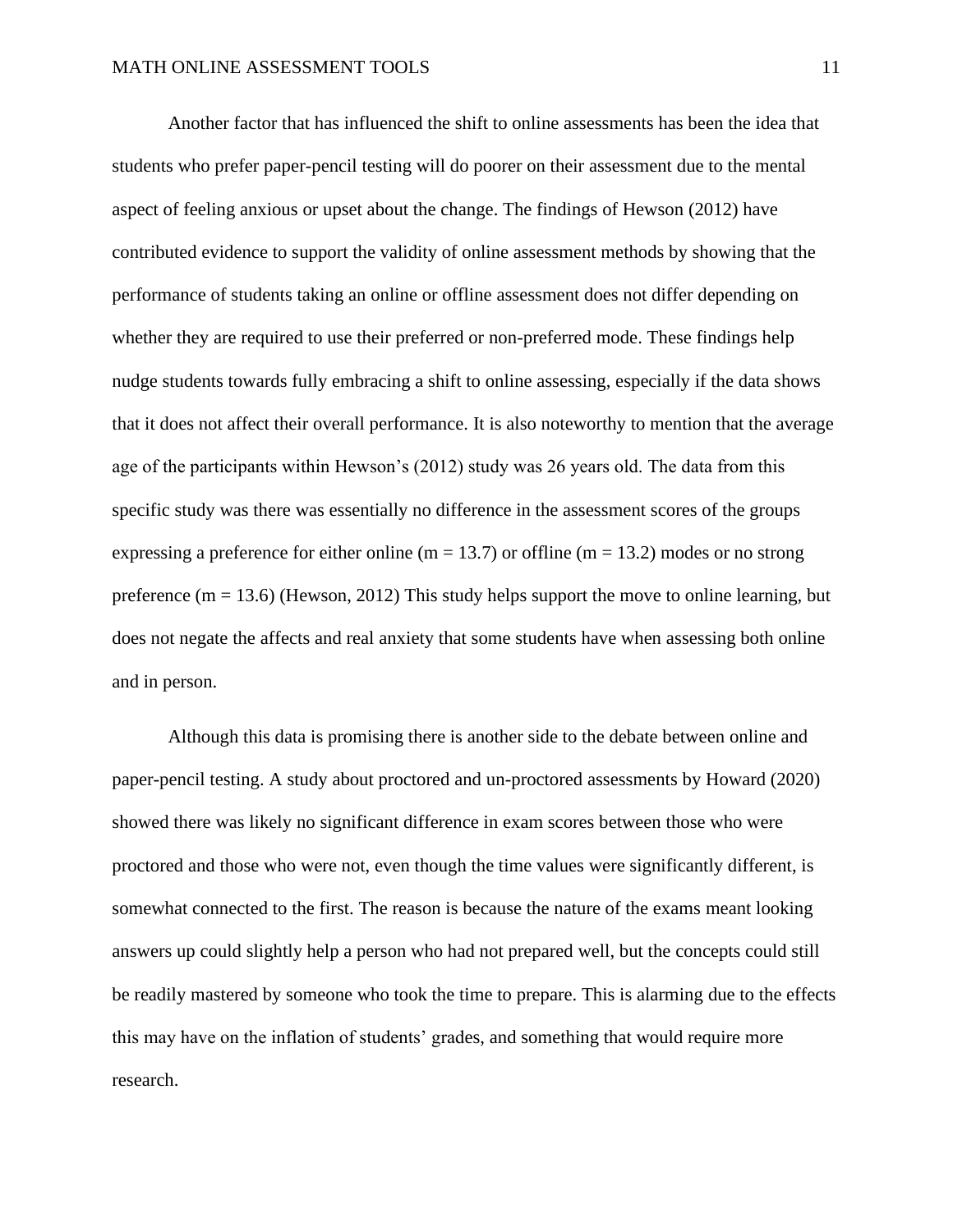In a separate study, performance and duration differences online test was completed at approximately 40.53 min, whereas the paper–pencil test was completed at about 34.26 min (Bayazit and Askar, 2011). Bayazit and Askar's study was a fully proctored assessment which limits the possibility of cheating, but with it only being a 30-question test (6 multiple-choice, 6 matching, 6 multiple-answer, 6 short-answer, and 6 long-answer), and only 6 needing more than a sentence for a response the 6-minute differential between tests is significant. Time management might play a factor in educators tweaking paper-pencil tests to fit the new online format. This may not seem like a large task initially, but with the past years of education systems trying to create classrooms that are only teaching the essential standards, this may further minimize the content that is being taught to students.

## **Types of Questioning**

Teachers look to understand how to best utilize these online assessments and some of the most common testing methods are short-answer and multiple choice. Teachers have their own personal opinions about these types of testing and ÇIftçi (2019) did a study to find out those exact views. His findings on metaphors used to represent short-answer questions were that most metaphors were produced under "freedom in answering" and "requiring knowledge," while the least number of metaphors were under "number of questions" and "chance success" categories. This shows that short-answer questions involve more thought provoking answers, and the negative association section was due to anxious students and longer time for the teacher to grade. Within the same study, multiple-choice questioning showed most metaphors were produced under "offering choices" and "chance success," while the smallest number of metaphors were under "length of questions" and "level of difficulty" categories (ÇIftçi, 2019).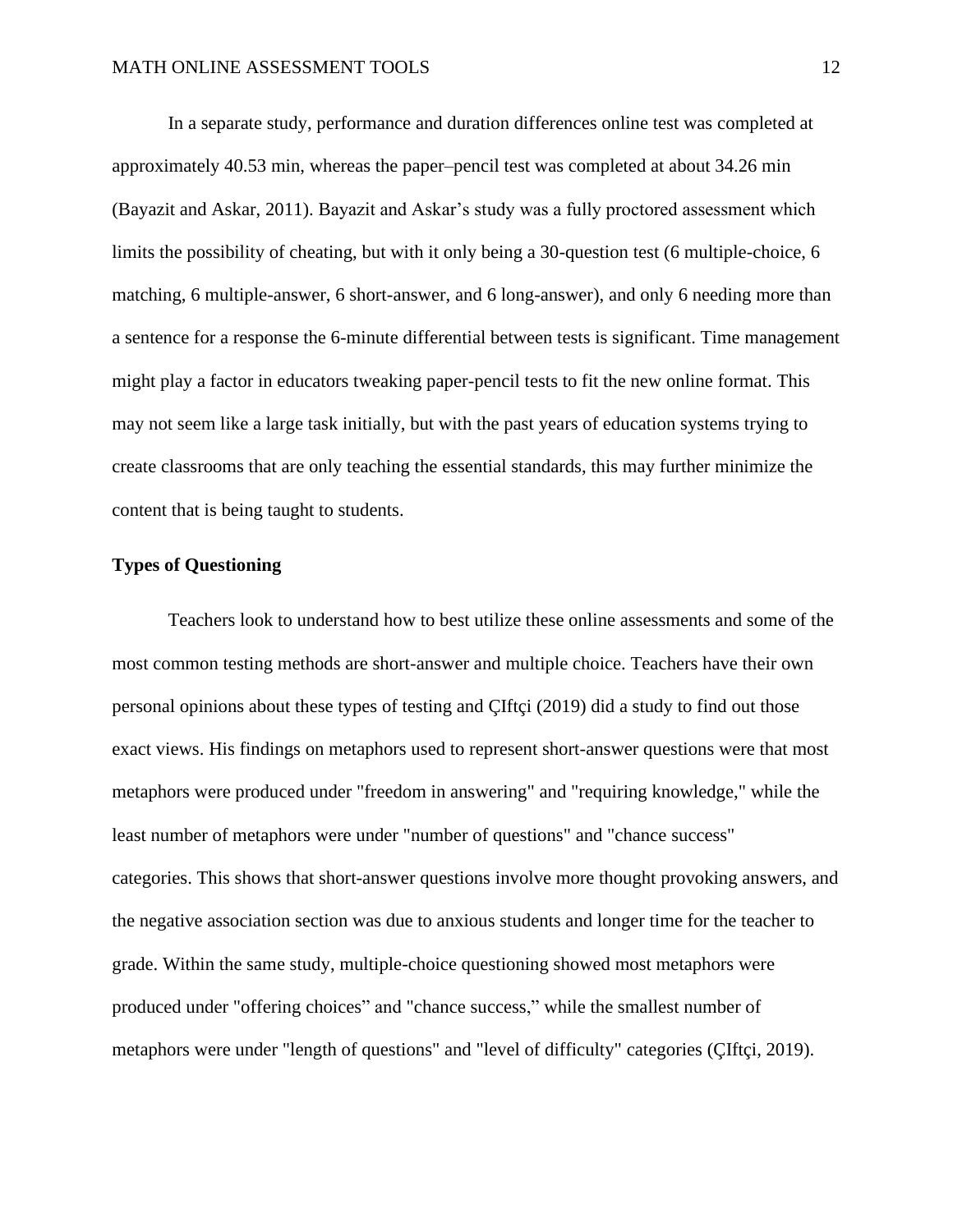This shows that the teachers found multiple choice questions to not be very strenuous and represent full knowledge of the content.

Comparing the two results shows that the general feelings from teachers are that shortanswer questions invoke more thought, while multiple-choice questions are more of a game of chance than fully comprehending the content. This is further backed by Burfitt's (2019) qualitative research on student thought processing during multiple choice tests. His findings showed many students indicated partial knowledge of concepts when asked to explain their thinking and when selecting incorrect options which contained some, but not all aspects of the correct response. Students admit to only having partial knowledge and using process of elimination instead of understanding to select an answer. This does not give the teacher accurate feedback into the student's true mastery level of the content. This is also troublesome when thinking about students moving into high-risk fields of study where partial knowledge may cause serious harm. Some examples of these fields could be doctors, engineers, chemists, dermatologists, etc. Partial knowledge in any one of these fields could cause a heart to stop, a building to fall, or an explosion in a lab.

The next driving factor that assists teachers in their selection of testing methods are the actual performance comparisons between testing options. In research from Attali et al. (2016) there is a comparison between multiple choice questioning and short answer testing. Their research was looking into immediate feedback options of each style test and their findings concluded, the results of this study suggest that this interactivity was more beneficial to the measurement of test-takers' ability with OE than MC items. These advantages could benefit different types of assessments, including formative and other low-stakes assessments. Other teachers share this viewpoint, it is believed that MCQ items do not tap higher orders of thinking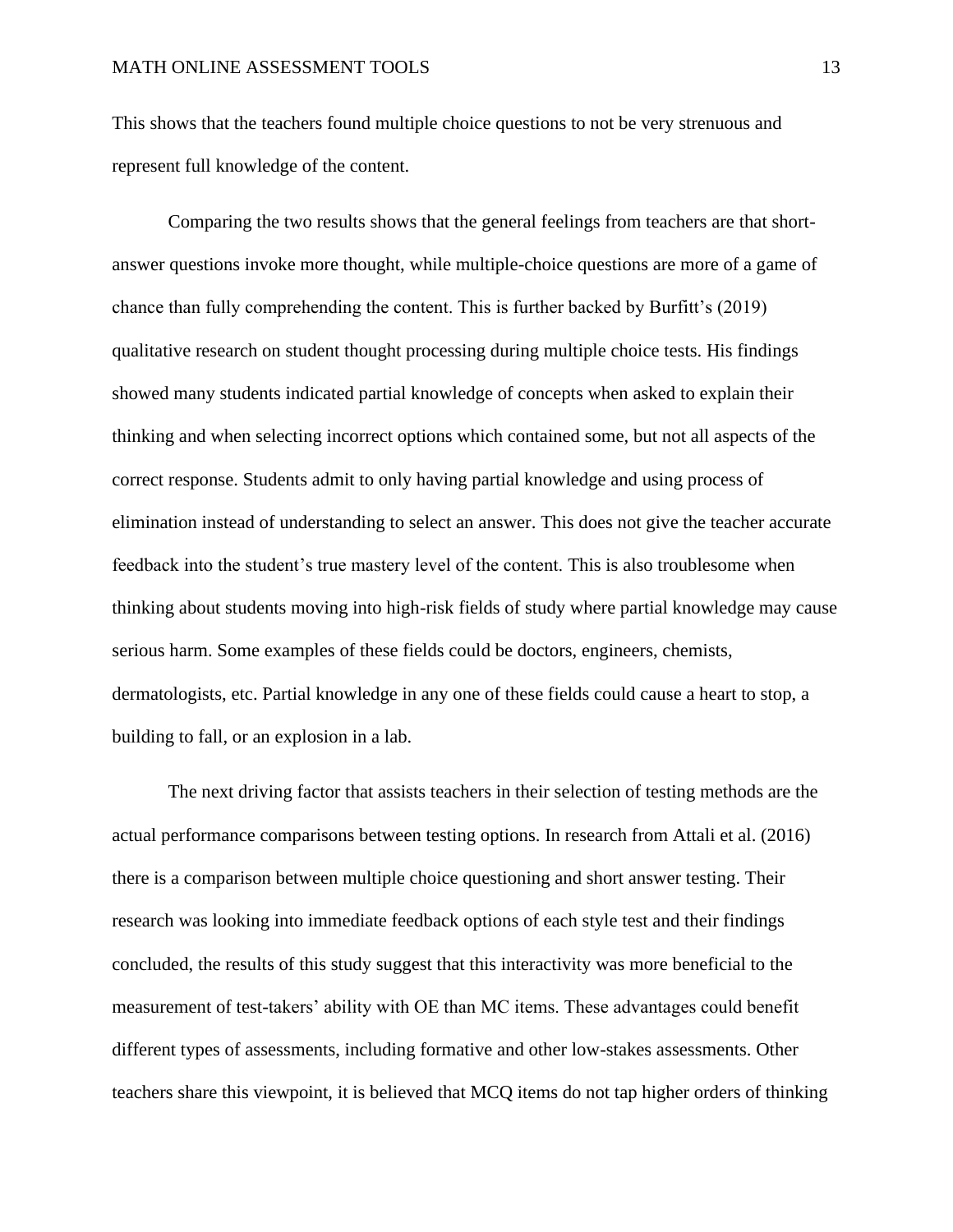and allow for a higher probability of guessing correctly, which reduces reliabilities of the test for lower ability students (Melovitz Vasan et al., 2017). The data is showing that although the grading may take a little longer, the assessment itself is more valid if it incorporates some type of open-ended questioning. Looking at Melovitz's (2017) research, he finds that the OEQ (openended question) format created more challenging expectations, it appeared to motivate the students to develop and adopt an effective strategy for in depth learning (i.e., conceptual understanding rather than simple memorization). This is again, in comparison to multiple choice questions. This study looked into how the types of questions affect the ways students prepare for tests, and it shows the more in-depth preparation for open-ended questions compared to multiplechoice questions.

Teachers also look to improve the student learning, which should be a follow up of each of our formative assessments. Research from Puthiaparampil and Rahman (2020) shows that VSAQ (very short answer questions) employ directly asked questions, which require students to answer briefly and directly with no scope of guessing or reaching the answer by elimination. The information obtained by the teachers while scoring will help to modify the teaching and to give feedback to the students. This use of VSAQ was found to be a more viable alternative to either multiple choice questions or best answer questions. Another study found that students are less likely to generate a correct answer when asked to articulate a response to a clinical vignette than when they have to pick an answer from a list of options. This therefore raises the possibility that the VSA (very short answer) is a valid test of a student's knowledge (Sam et al., 2016). These studies point educators to put the extra time in to grade assessments utilizing some form of short answer questions to ensure that the scores being collected are valid.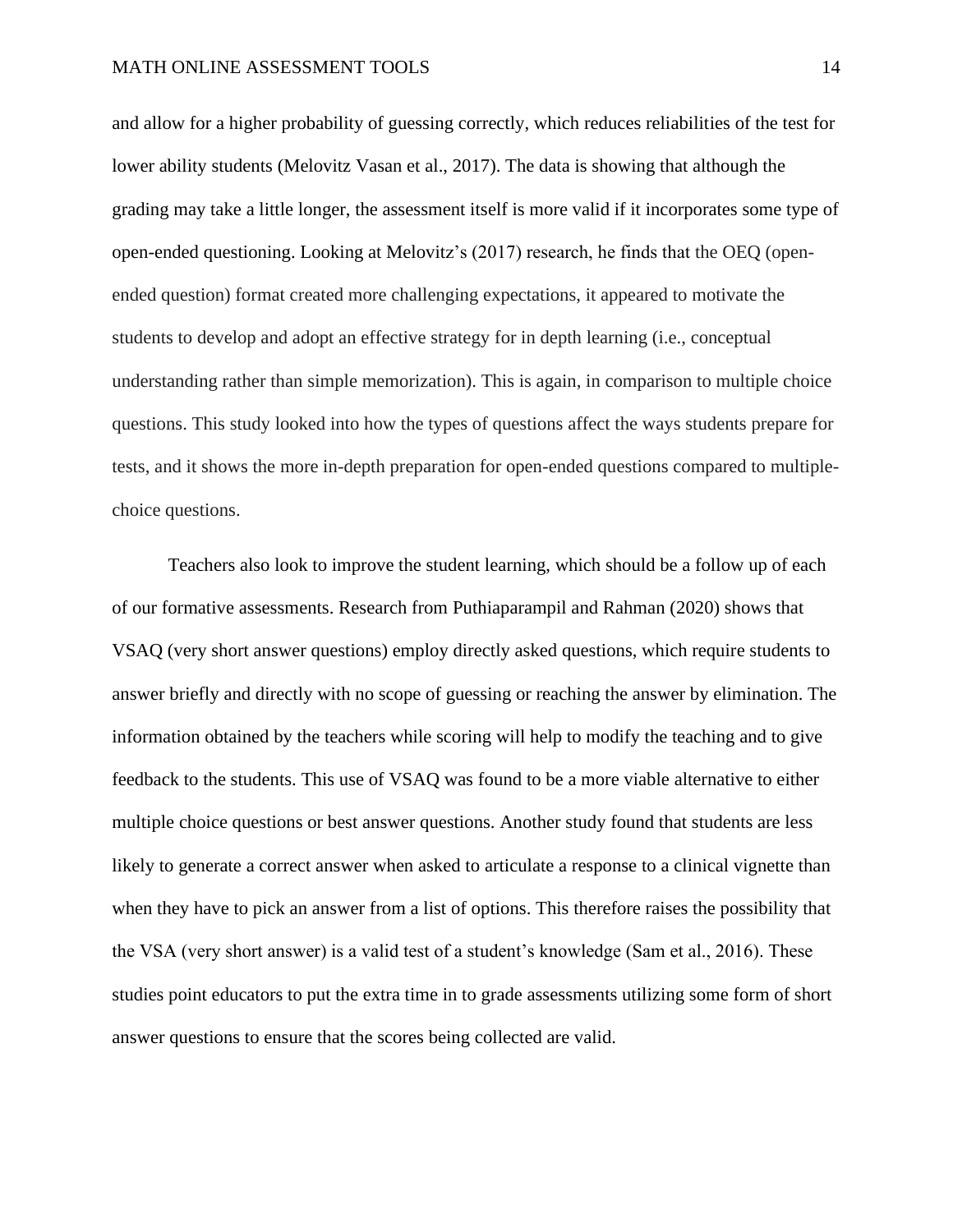The downfall of the research-based need for more short answer assessments are the difficulty in grading such assessments. A recent study showed it turned out that grading shortanswer questions still requires that can understand the context and order of keywords, otherwise, only keywords check can be achieved in current study (Lu et al., 2021). This may turn some teachers off to this idea, but as educators the goal is to best serve students, and this short answer assessments may be a viable option to do so.

Although online instruction has been around for a while within the collegiate ranks, it is new to most high school teachers, which means there is a large learning curve. This literature review shows that online instruction needs to be approached in a different manner than in person. The views held by students and staff alike need to be taken seriously, and both need to be shown a purpose for this transition to online education. There are multiple different types of assessing, but short answer questions may be a good start for teachers looking to truly understand what their students know. This research is looking to fill a gap within mathematics in online assessments. Students and staff are looking for an option that benefits both and can still truly show what the students know. This research hopes to fill that gap in comparing different online assessment programs to help struggling teachers transitioning to online courses have more data to determine which program may best serve their students as well as efficiently assist them in assessing their students.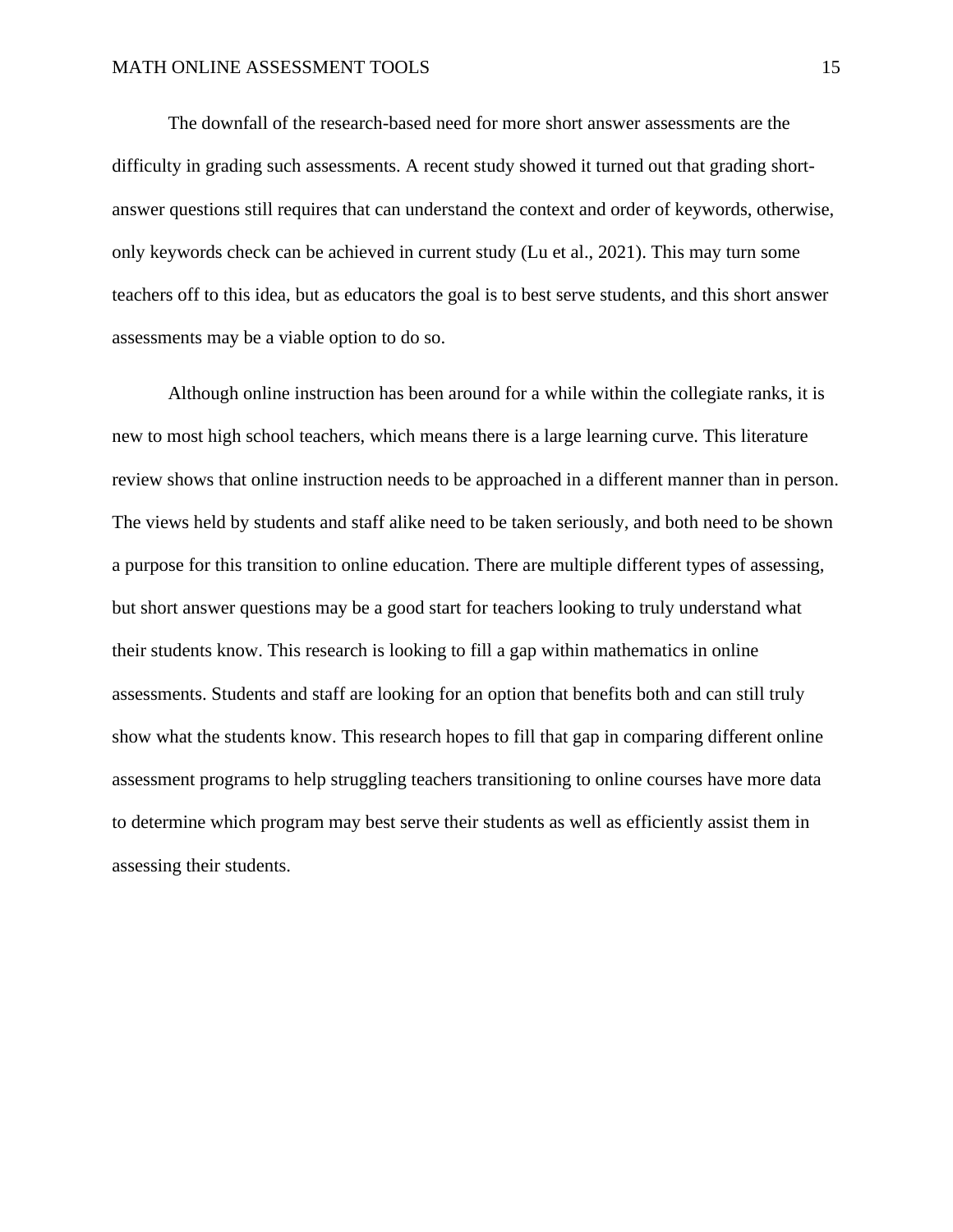#### **Methods**

## <span id="page-16-0"></span>**Research Questions**

The purpose of the study was to identify which of three online assessment programs would be preferred by students and staff in a math classroom. This action research project focused on the following questions: Which program (DeltaMath, ClassKick, or Desmos) would produce higher average test scores? Which program would students prefer to use? Which program would a teacher prefer to use? Through this action research, the researcher will be able to identify which program will be most effective for their classroom.

## **Research Design**

The research that was implemented over a six-week period was quasi-experimental. Students were given two assessments each week over the current topics, Angle Relationships and Coordinate Grid Transformations, in Geometry. Each assessment was 6-11 questions and students were given 20 minutes to complete the assessment. Each program was used for 3 assessments, and at the end of the research the students were asked three questions about the programs. The questions were: "On a scale from 1-5, one being extremely easy and 5 being very difficult, how difficult was it to use the online assessment? Which program did you prefer to use?"

Quantitative data was collected from the two assessments each week over the students' performance. The assessments were short-answer responses that required the student to show their understanding without the help of possible choices, multiple-choice. The data was used to see if the students' average scores showed a discrepancy between assessment programs.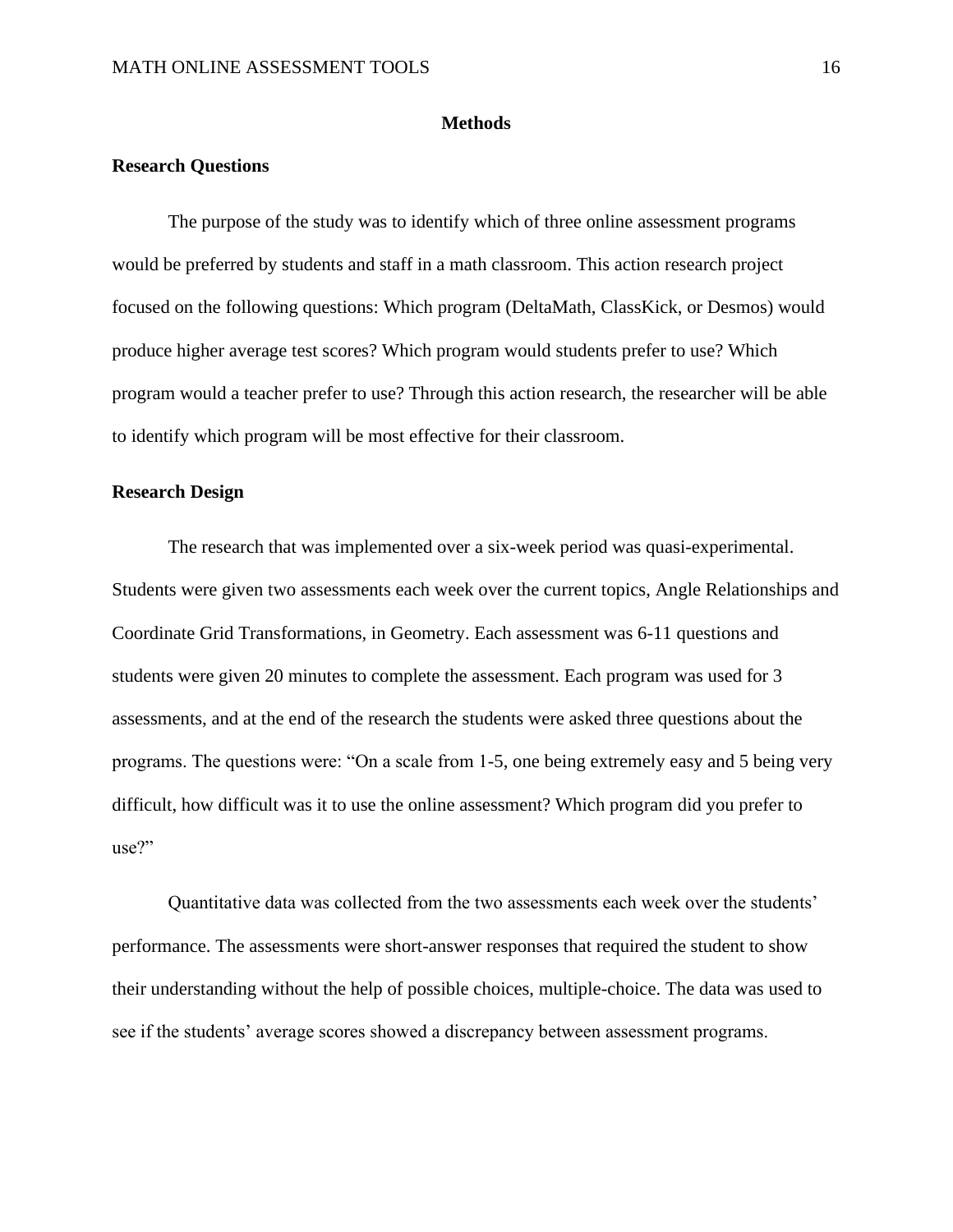Qualitative data was collected in the form of a Google Form survey completed after the completion of each program, three assessments. The same questions were asked after the completion of each program, and an additional survey asking the students which they preferred overall will be administered at the completion of the final program assessment.

### **Variables**

The study will be analyzing the correlation between the variables related to each research question. The variables for the research question, "Which program (DeltaMath, ClassKick, or Desmos) would produce higher average test scores?", are the three different assessment tools being utilized and the student's test scores. Each program will be used 3 separate times to gain a larger data set to make a more accurate assessment of which program created higher results. Looking at the overall averages of the four classes, as well as the individual class testing scores will help provide insight into which program showed a larger growth. The assessment tools will then be used for the other research question, "Which program would students prefer to use?", the variable will be the students' demographics and individual feelings towards the assessment. The last research question, "Which program would a teacher prefer to use?", has the variable of the teacher's personal feelings.

## **Setting and Participants**

The study was conducted at a Junior High School in Waukee, Iowa. The population consists of a mixture of rural and suburban families. The research was conducted in four classrooms. The classes consisted of 98 students: 51 males and 47 females. Nine of these students received extended learning program services, two students had 504's, and four students received Special Education services. Eight of these students identified as Asian, five identify as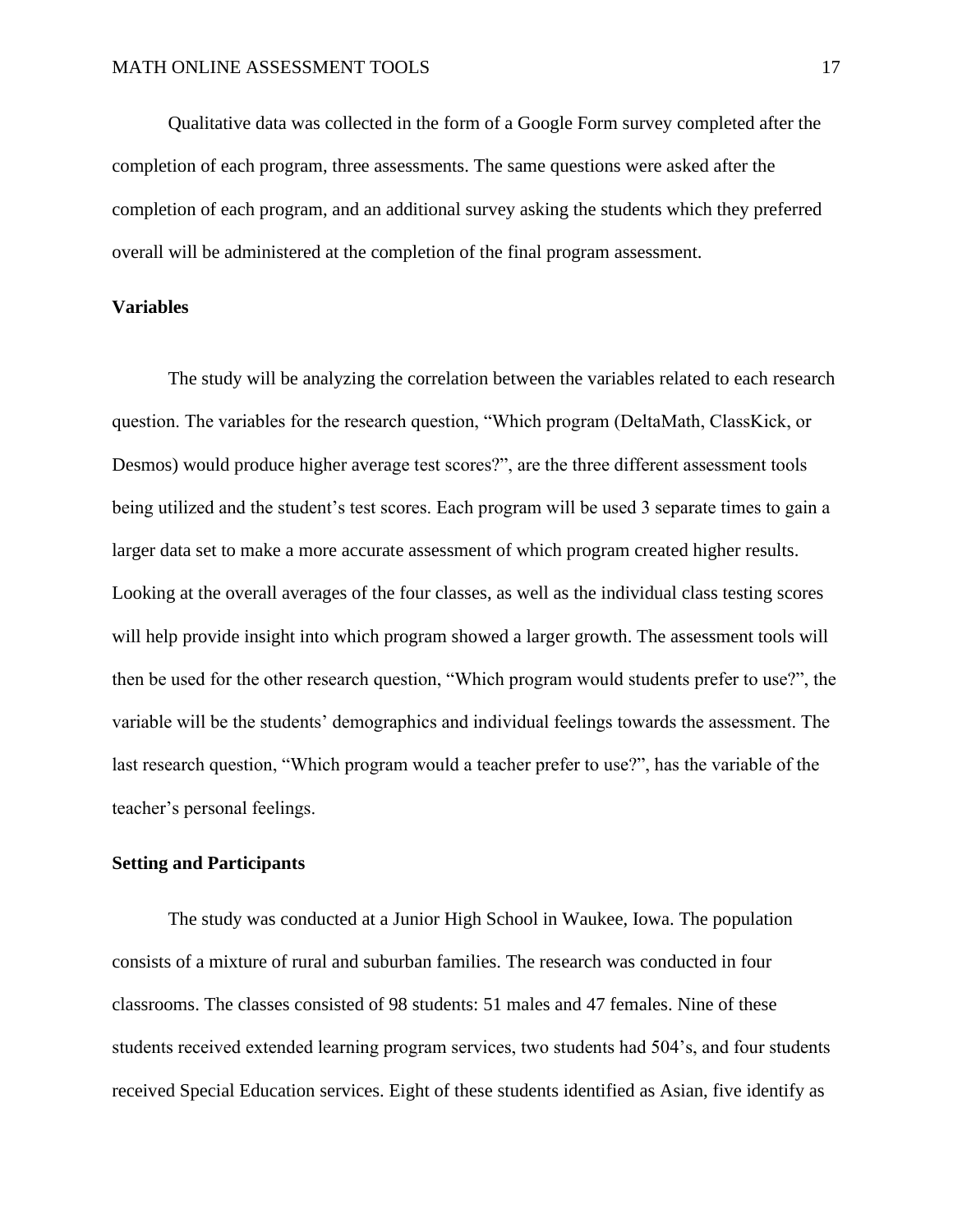African American/Black, one identifies as American Indian/Alaska Native, three identify as Mixed, and the remaining 81 identify as White.

## **Data Collection Plan**

Students were given an online formative assessment twice each week. Each program collected data from 3 formative assessments, and the data was stored in an Excel Spreadsheet. The students' average scores were collected from each program. After all programs were administered, the students were given an overall survey to show which program they prefer.

## **Data Analysis Plan**

The data analysis process included conducting a paired samples t-test comparing the students' average scores to see if there was a significant difference in scores between the different online assessments. I will use a comparative survey for the quantitative data in order to answer the question, "Which program would students prefer to use?" The data for each of these comparisons will be done in Microsoft Excel. Lastly, I will reflect and share my findings on how personally easy or difficult each program was to use as a teacher.

#### **IRB**

Northwestern College's IRB board granted an IRB exemption prior to data collection. The approval was granted due to the researcher using normal educational practices, students posed minimal risk, and the research was conducted within the classroom in our school.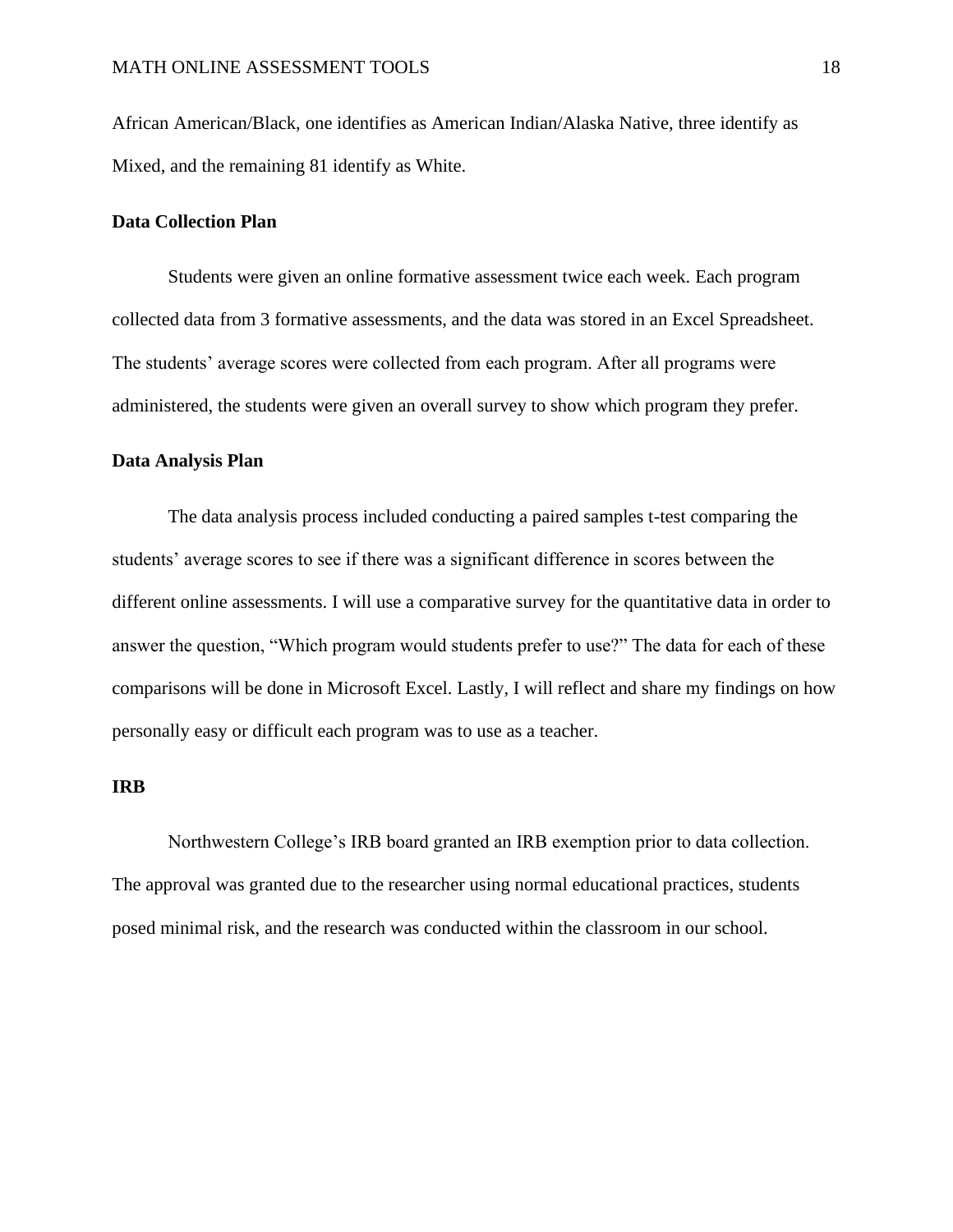## **Findings**

## <span id="page-19-1"></span><span id="page-19-0"></span>**Data Analysis**

## **Average Scores**

A one-way ANOVA, analysis of variance, test was conducted to determine if there was a significant difference in students' scores between DeltaMath, Classkick, and Desmos' formative assessments. This analysis was conducted through utilizing the data analysis tool in Microsoft Excel.

The students' scores throughout the five-week research period where the students were assessed on the current topic using one of the three online assessment programs. While using DeltaMath students scored a 73.66% ( $M = 73.66$ ,  $SD = 20$ ) on the three assessments. Students scored an average of 71.86% ( $M = 71.86$ ,  $SD = 22$ ) when using Classkick, and an average score of 79.11% ( $M = 79.11$ ,  $SD = 18$ ) was attained when assessing using Desmos.

## **Table 1**

| <b>ANOVA</b>   |           |     |         |                  |           |        |
|----------------|-----------|-----|---------|------------------|-----------|--------|
| Source of      |           |     |         |                  |           |        |
| Variation      | SS        | df  | МS      | $\boldsymbol{F}$ | $P-value$ | F crit |
| <b>Between</b> |           |     |         |                  |           |        |
| Groups         | 7955.88   | 2   | 3977.94 | 9.02             | 0.0001    | 3.01   |
| Within Groups  | 362199.45 | 821 | 441.17  |                  |           |        |
|                |           |     |         |                  |           |        |
| Total          | 370155.33 | 823 |         |                  |           |        |

|  | Anova Test - Average Test Score |  |
|--|---------------------------------|--|

When looking at the data, the results showed that there is a significant difference between the groups. This is shown by the  $p$ -value = .0001 < .05. The initial results showed that Desmos resulted in the highest average scores. With these initial results, and three data sets being compared it was essential to run a post-hoc Tukey HSD test.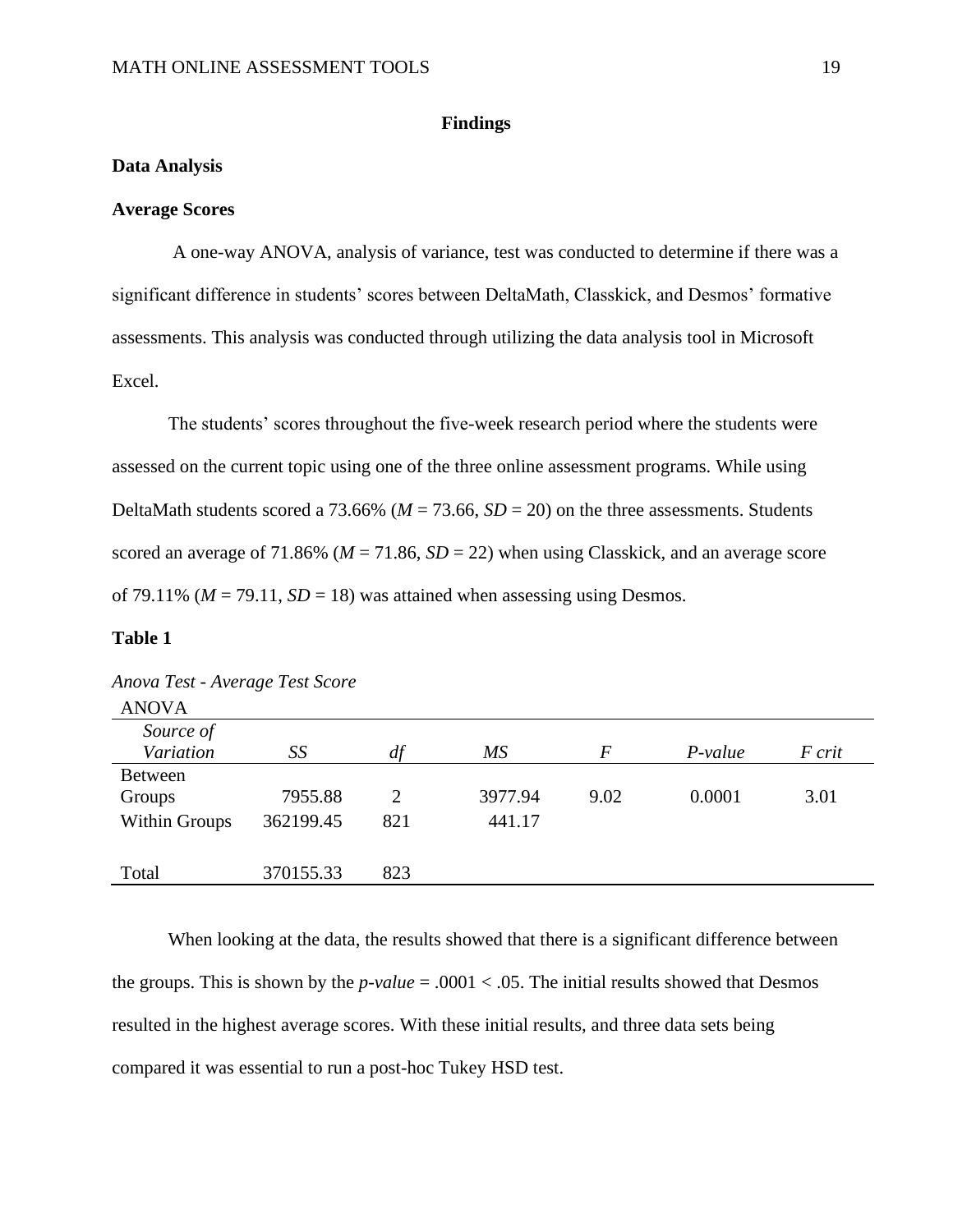## **Table 2**

| $A = \text{DeltaMath}$ | $B = Classkick$                 | $C = Desmos$                |                                |  |
|------------------------|---------------------------------|-----------------------------|--------------------------------|--|
| <b>Treatment Pairs</b> | <b>Tukey HSD</b><br>Q statistic | <b>Tukey HSD</b><br>p-value | <b>Tukey HSD</b><br>inferfence |  |
| A vs B                 | 1.41                            | 0.57                        | insignificant                  |  |
| A vs C                 | 4.31                            | 0.007                       | ** $p < 0.01$                  |  |
| B vs C                 | 5.76                            | 0.001                       | ** $p < 0.01$                  |  |
|                        |                                 |                             |                                |  |

*Tukey HSD Test - Students' Average Test Scores*

The Tukey HSD test's p-value shows the comparison of more than two sample sizes. The p-value between DeltaMath and Classkick showed that they are closely related and that their scores show that they are very comparable and using one compared to the other would not create a significant difference in scores. The low p-value between DelatMath and Desmos, and Classkick and Desmos, show that Desmos' scores are much higher than the other two online programs.

The results of this study answer the first research question, "Which program would create higher scores?" While the p-value between DeltaMath and Classkick shows that there is no significant difference in testing with these programs, the research showed that using Desmos resulted in higher test scores.

## **Student Preference**

After the assessments were completed, the students were asked a few questions to conclude which online assessment was preferred by the students. The first question asked the students to rank how easy the program was to use, one being extremely easy to five being very difficult. Although the average scores showed that the students answer ranked Classkick,  $M =$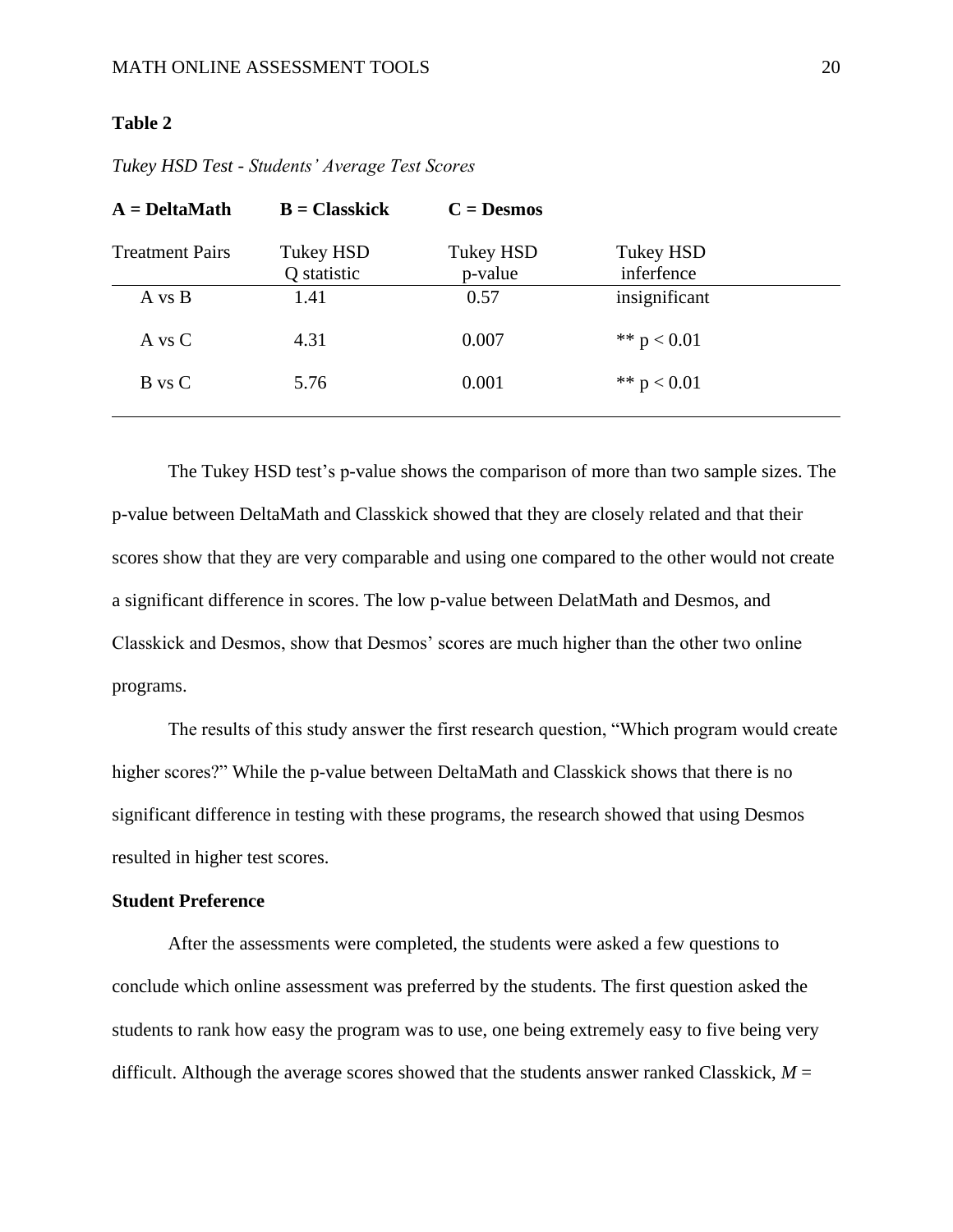2.3, the most difficult, DeltaMath, *M* = 2.06, the next easiest, and Desmos, *M* = 1.96, the easiest to use, the p-value, as seen below, showed that there was not a significant amount of difference in their responses to say one assessment was easier than the other. The p-value was .o6, which being over .05 shows that the data was not different enough to warrant a significant result from these findings.

### **Table 3**

*Anova Test – Scores for User Friendly Program*

| <b>ANOVA</b>          |        |     |      |          |           |        |
|-----------------------|--------|-----|------|----------|-----------|--------|
| Source of             |        |     |      |          |           |        |
| Variation             | SS     | df  | MS   | $\bm{F}$ | $P-value$ | F crit |
| <b>Between Groups</b> | 7.14   |     | 3.57 | 2.83     | 0.06      | 3.03   |
| <b>Within Groups</b>  | 310.75 | 246 | 1.26 |          |           |        |
|                       |        |     |      |          |           |        |
| Total                 | 317.89 | 248 |      |          |           |        |

Although the students' views on how easy the programs were to use did not warrant any significant results, the students' preference was clear. The students were also asked which online assessment they preferred. The results showed that 29 students, 35.4%, chose DeltaMath, 19 students chose Classkick, 23.2%, and 34 chose Desmos, 41.5%. (The total number of students who took the survey on this date was lower than the data collected for the average scores due to multiple school sporting events and student illness.)

This data answers the second research question, "Which program would students prefer to use?" Desmos received the highest votes, with DeltaMath only 5 votes behind. This may not be a significant margin, but it was clear that the students did not prefer Classkick.

## **Teacher Preference**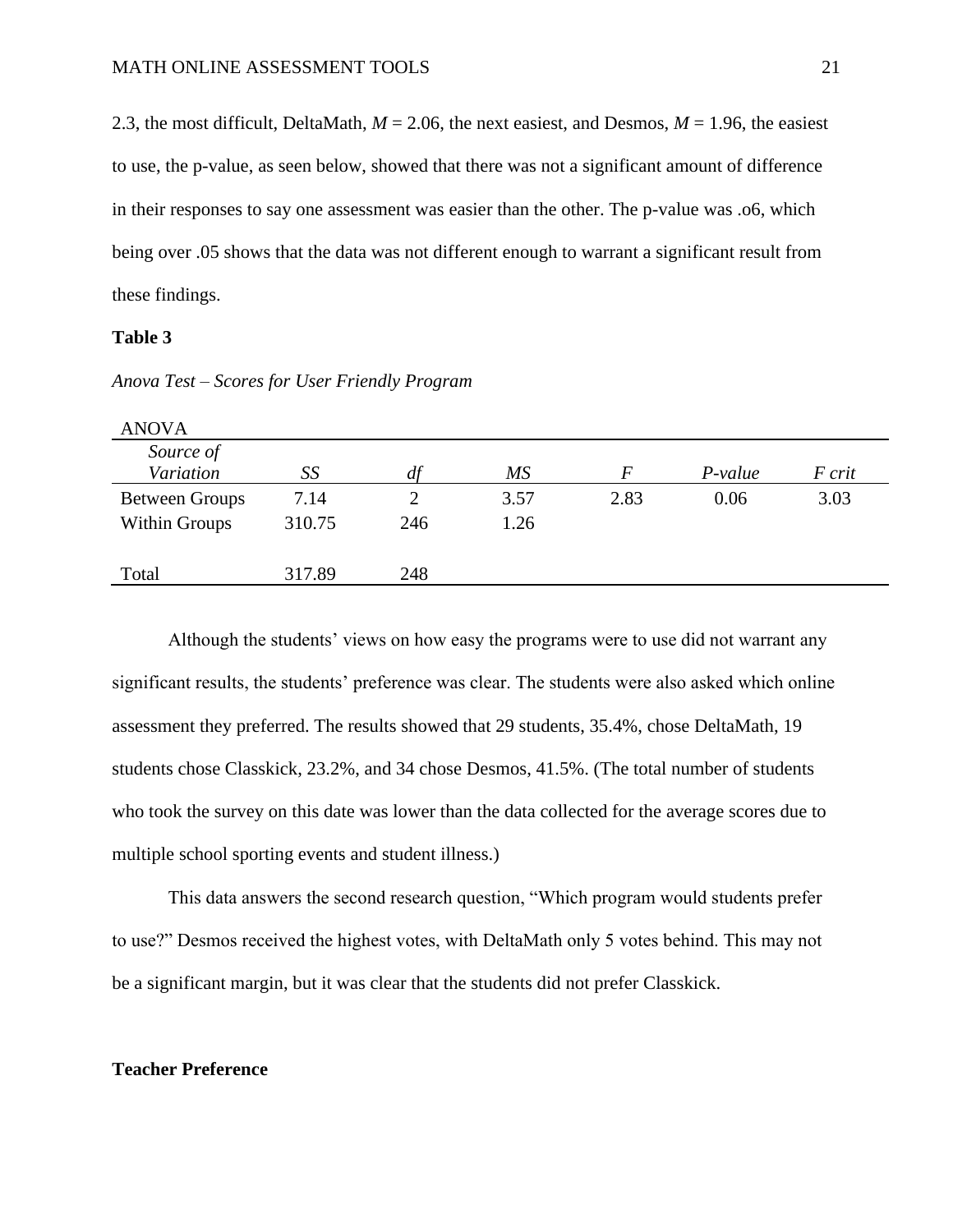When looking at Classkick through the teacher's lens, it was very easy to set up and administer assessments. You can upload documents quickly into the program, and it allows you to see what students are writing as they write their work on their screen. The downfall of Classkick is its grading. Unless you are doing multiple choice questions, you have to go into each of the student's slides and grade each individually, which is essentially the same as grading things by hand. It was also difficult to read some of the students' answers and work due to the writing feature on Classkick. Students write using their touchpads, which causes students to take more time on assessments and creates a more challenging task for the teacher to decipher what the students has written.

Desmos has a wide variety of formative assessment created from other teachers that a teacher could pull from to assess students' learning. This is the only non-time consuming way to use Desmos as a teacher. The creation of a single assessment takes over triple the time it takes to create an assessment from scratch in Classkick, and even more than triple the time to create something compared to DeltaMath. This causes me to rule Desmos out. It did have the ability to see the students' progress as they are working and allowed you to set up short answer questions that the program would grade for you, if the student typed the short answer in the exact same format as you.

DeltaMath was the easiest and quickest program to utilize for a teacher. It auto-generates questions that are linked to the Common Core standards. You click on a common core standard and then can choose from an infinite number of auto-generated questions on that subject. Once the problems are selected, the tests are automatically graded and students get feedback as soon as they complete the assessment. The only flaw I saw in this program was that if a student accidentally clicks to submit the assessment prior to starting the first question, there was not a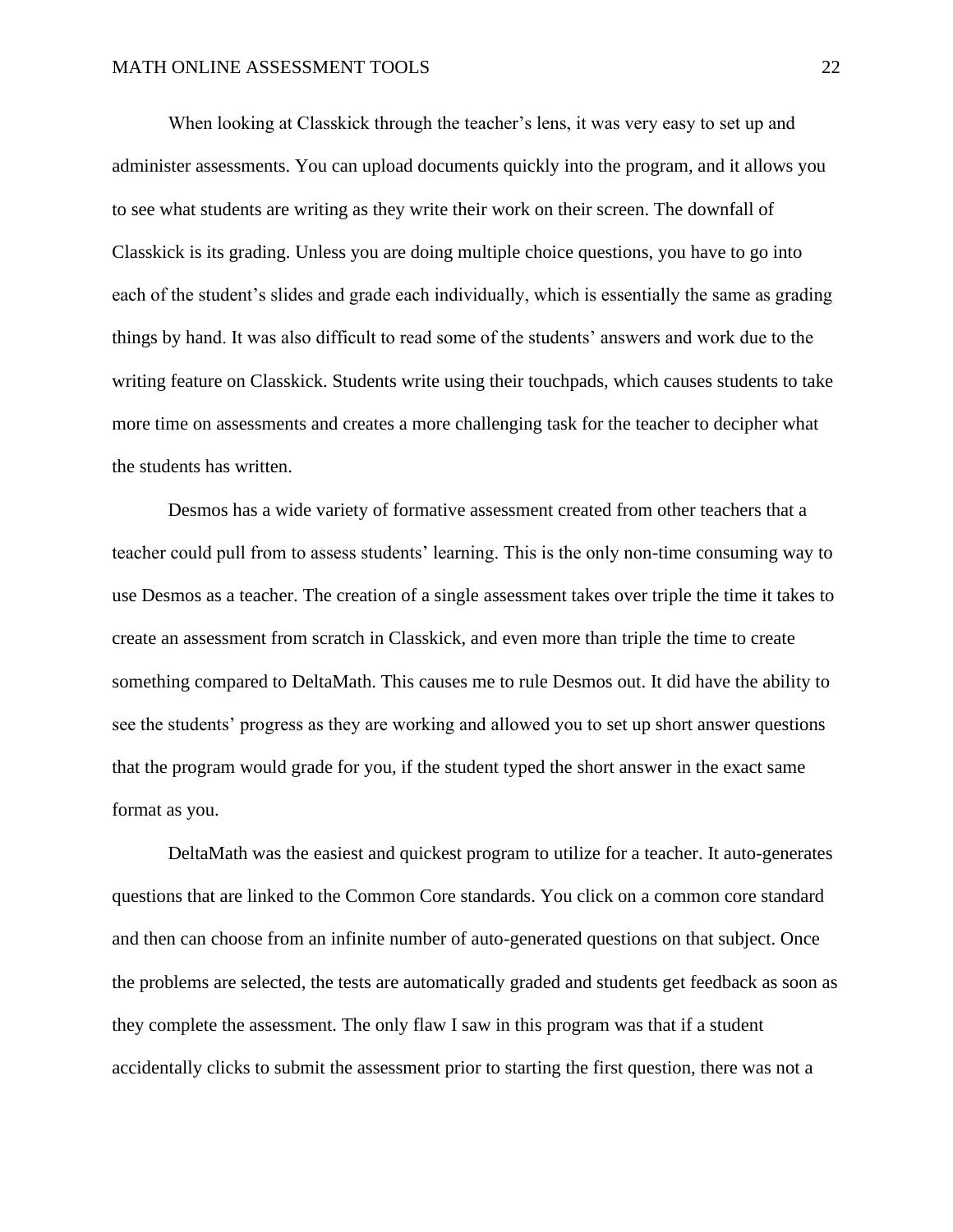## MATH ONLINE ASSESSMENT TOOLS 23

way to go back and allow them another opportunity to take the assessment. This happened three times during my classes.

The last research question was, "Which program would a teacher prefer to use?" After concluding using each program there were a few aspects that made DeltaMath the preferred online assessment program for my classroom.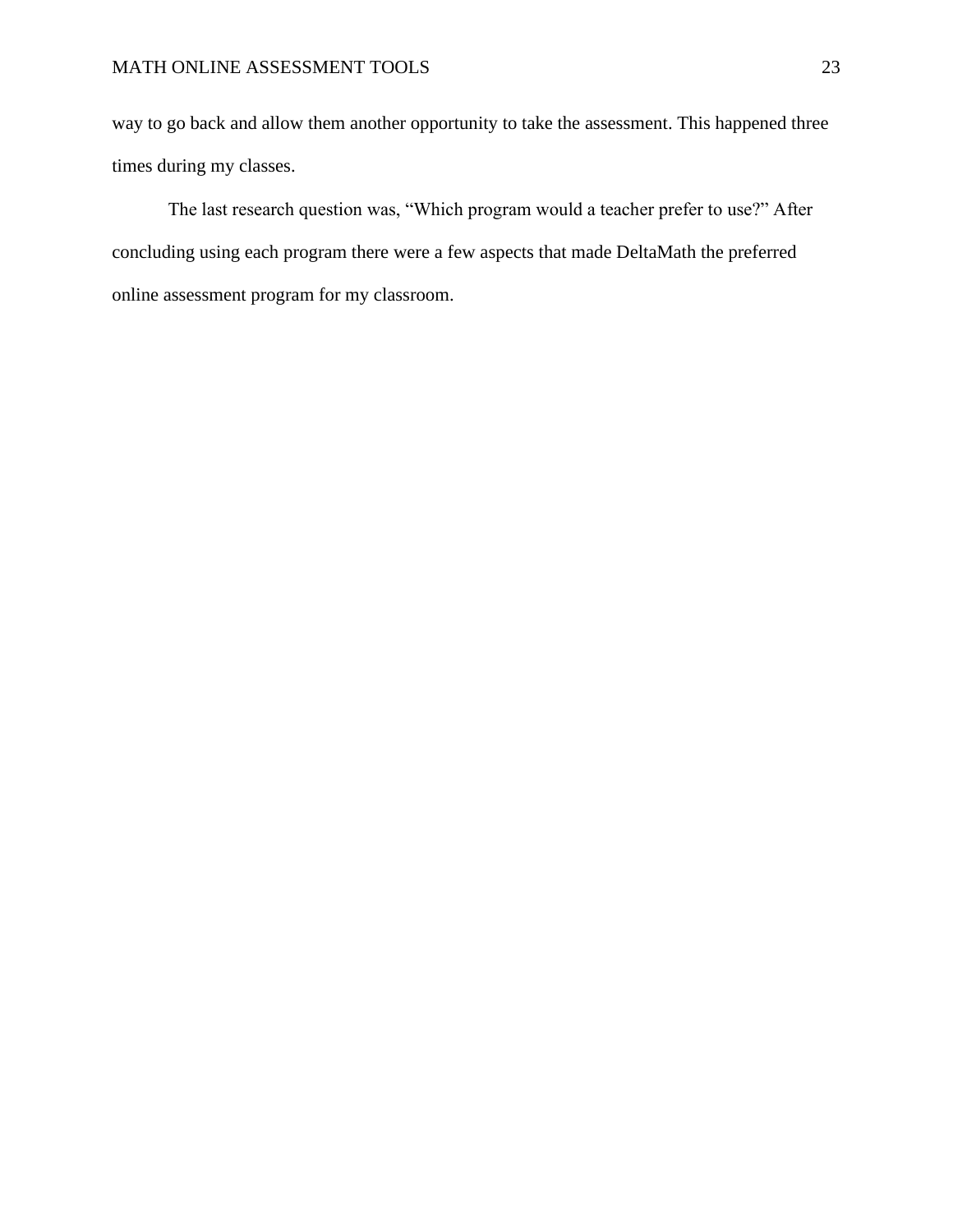## **Discussion**

#### <span id="page-24-1"></span><span id="page-24-0"></span>**Summary of Major Findings**

The average test scores showed that students scored a significant amount higher using Desmos than Classkick and DeltaMath. The p-value from the TukeyHSD test resulting in a significant difference substantiates the scores. The data points towards Desmos yielding higher scores than either Classkick or DeltaMath.

The students were very clear in which program they did not prefer to use, Classkick. The data showed that there were only 5 votes separating DeltaMath and Desmos, which shows that they would be okay with using either of those programs in the future.

Lastly, it was very clear which program was easier to use as a teacher. DeltaMath created an easier process to create standard specific problems and get and give timely feedback on how well students were grasping concepts. It was the easiest program for a teacher to use, even without any real technology training.

## <span id="page-24-2"></span>**Limitations of the Study**

During the study there were a few things that were unavoidable. Student attendance caused an issue with collecting consistent data during this process. Students were absent due to illness, sporting events, vacations, medical appointments, quarantine, etc. These untimely absences caused some variance in the data.

The study was also limited due to the time the students had to get comfortable with the programs. Some students had used Classkick and Desmos, but none had used DeltaMath before this research. Students may have done poorer than expected due to using a new program.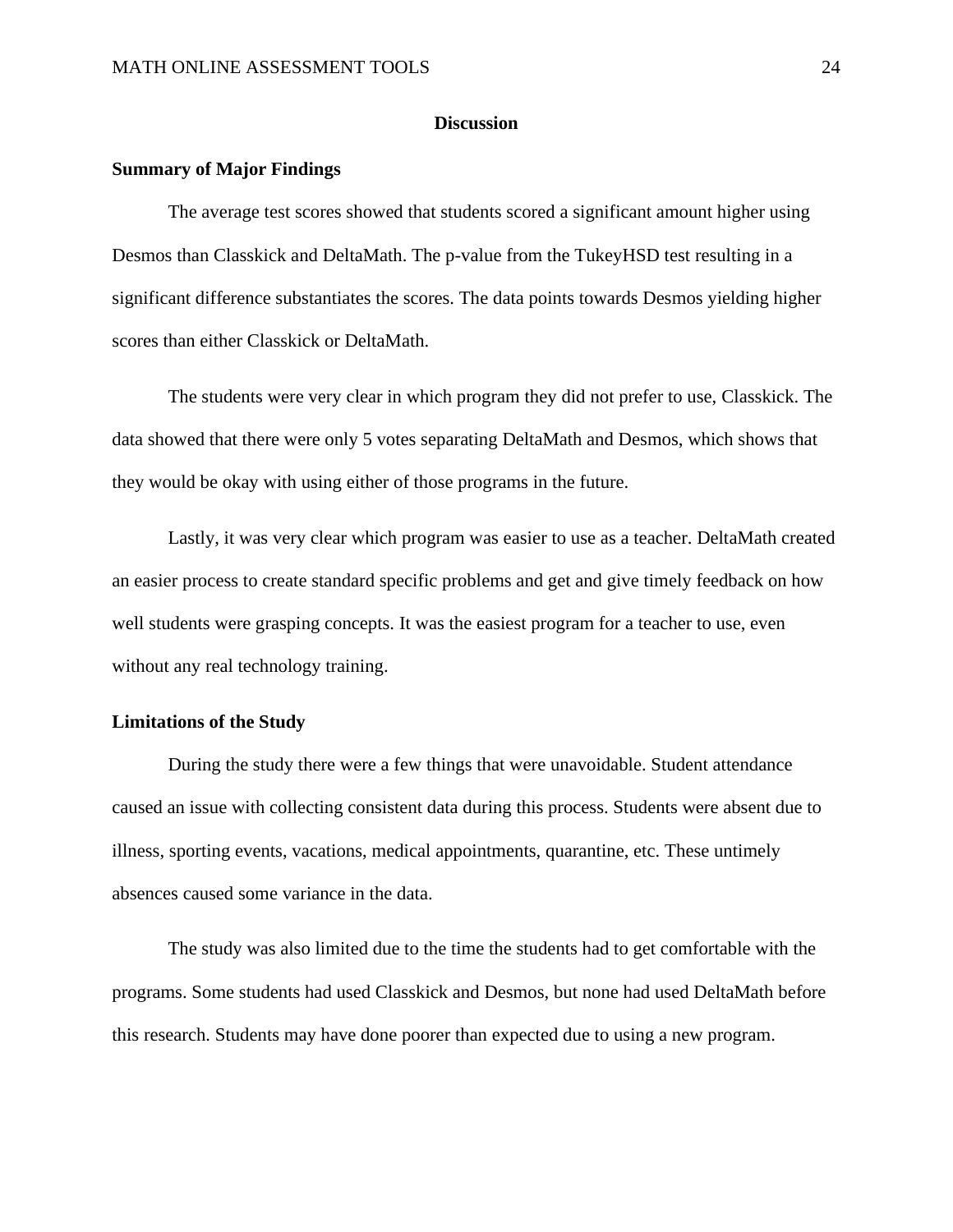The time to collect the data was another limitation that could have caused some changes in the data. Classes were taking formative assessments using the online programs twice a week, while also continuing to complete summative assessments and exit tickets. This caused some burnout in students and by then end of the study there were a good number of students who were verbally against taking another online assessment.

## <span id="page-25-0"></span>**Further Study**

This study could benefit from a more controlled group of study. Students who either volunteer or are specifically selected for the study would create a more consistent and clearer picture of the data being collected. Combining the scores of students from four Geometry classes may affect the data, and further study may need to be done with less variables.

In the future it would be beneficial to further assess the difference in feedback between programs and what students prefer. Classkick has a sticker system of feedback or teacher notes that are able to be written or stuck directly onto the students' screen while they are working. DeltaMath has the ability to give students feedback after each question or once the assessment is complete, and Desmos has features that allow students to get feedback after each question.

Now that this research has shown which program the students prefer it would be a good idea to see how Math scores would compare with paper-and-pencil tests versus Desmos. The literature review shows some research on this, but I had not seen any research comparing Desmos and paper-and-pencil testing.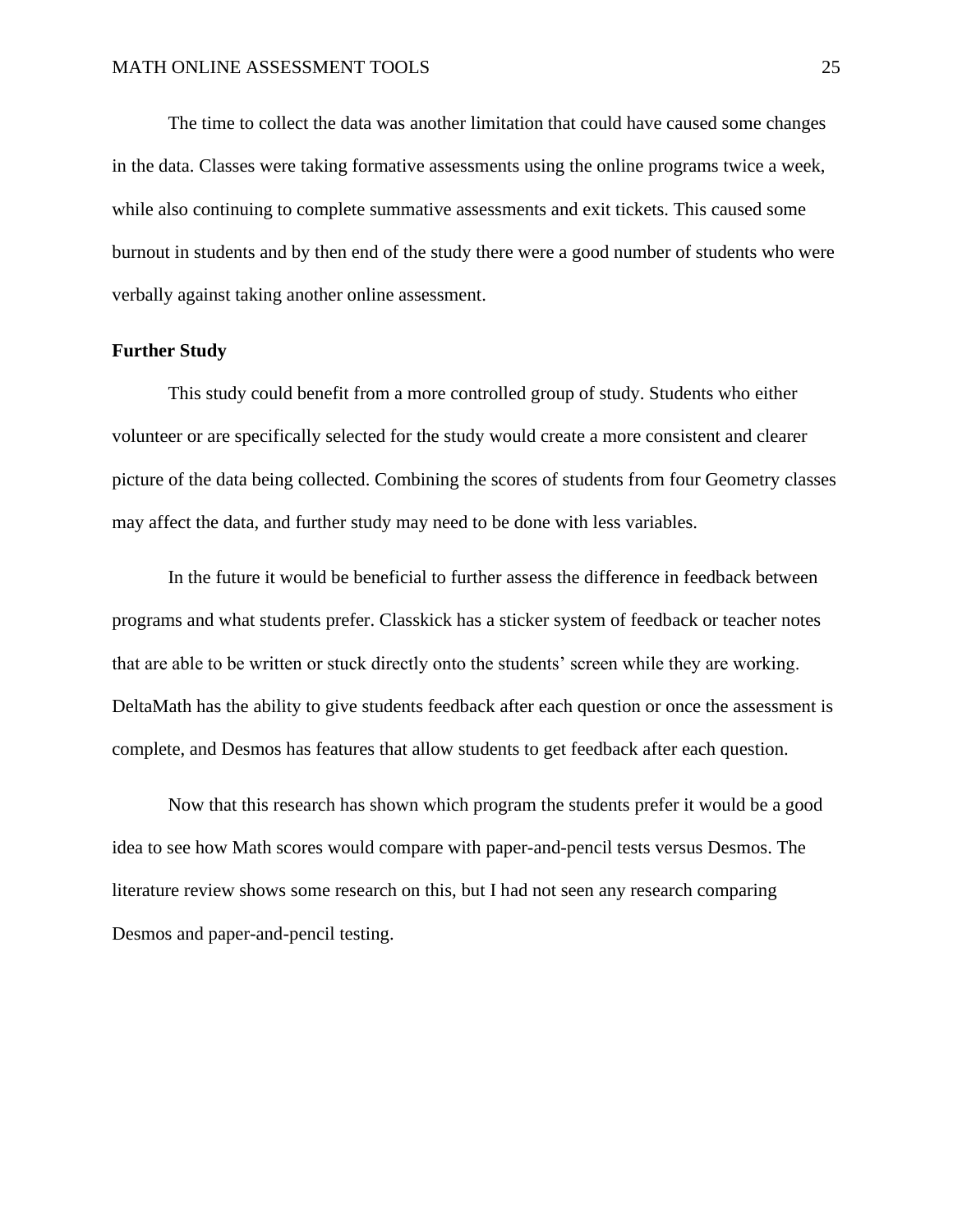## **Conclusion**

<span id="page-26-0"></span>When looking back at the research questions, the conclusion from this research is that students are shown to score higher using Desmos compared to DeltaMath and Classkick. Students prefer Desmos and DeltaMath over Classkick, Desmos slightly more than DeltaMath. Teachers may prefer DeltaMath over Desmos or Classkick.

It makes sense that students would prefer a testing program that results in higher test scores. Although that may be their selection, a teacher would most likely prefer the more standards connected DeltaMath due to its auto-generated questions, self-grading, quick feedback, and ease of use. Looking back on Attali et al.'s (2016) research, timely feedback is key to a student maximizing their potential and learning within a classroom. This will be something that I will be using in the future to assist in assessing and further assisting students of all levels within my classroom.

When looking towards the future of education it is getting more and more evident that technology is going to be key. This research allows teachers to make an informed decision on what online assessment program may help their Mathematics classroom.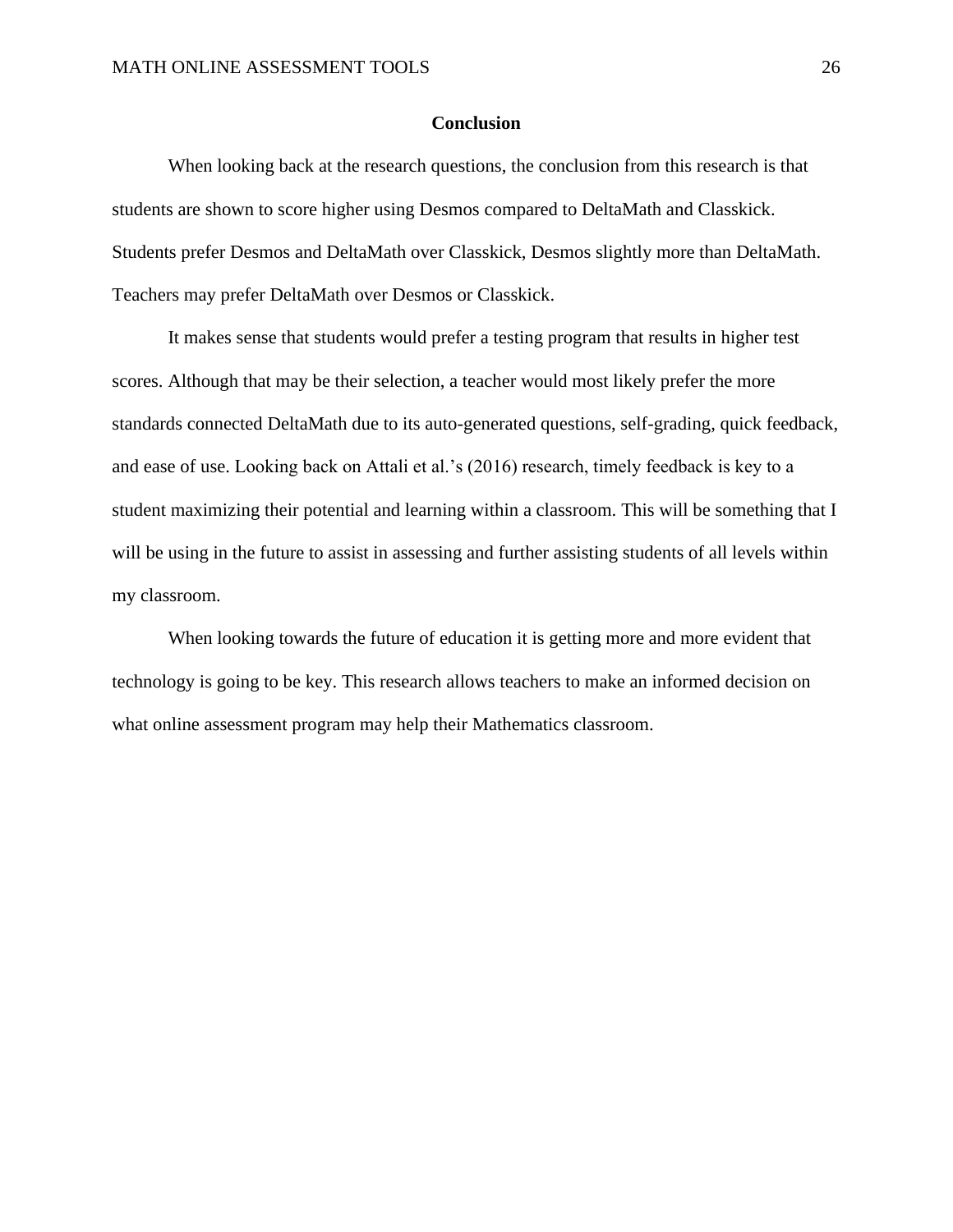#### **References**

<span id="page-27-0"></span>Adri, H. T., Suwarjono, Sesrita, A., & Sudjani, D. H. (2021). The online assessment in education course. *Journal of Physics: Conference Series*, *1918*(5), 052086. https://doi.org/10.1088/1742-6596/1918/5/052086

Attali, Y., Laitusis, C., & Stone, E. (2016). Differences in Reaction to Immediate Feedback and Opportunity to Revise Answers for Multiple-Choice and Open-Ended Questions. *Educational and Psychological Measurement*, *76*(5), 787–802. https://doi.org/10.1177/0013164415612548

- Bakhmat, L., Babakina, O., & Belmaz, Y. (2021). Assessing online education during the COVID-19 pandemic: a survey of lecturers in Ukraine. *Journal of Physics: Conference Series*, *1840*(1), 012050. https://doi.org/10.1088/1742-6596/1840/1/012050
- Barut, M. E. O., & Retnawati, H. (2020). Geometry learning in vocational high school: Investigating the students' difficulties and levels of thinking. *Journal of Physics: Conference Series*, *1613*, 012058. https://doi.org/10.1088/1742-6596/1613/1/012058
- Bayazit, A., & Aşkar, P. (2011). Performance and duration differences between online and paper–pencil tests. *Asia Pacific Education Review*, *13*(2), 219–226. https://doi.org/10.1007/s12564-011-9190-9
- ÇIftçi, S. (2019). Metaphors on Open-Ended Question and Multiple-Choice Tests Produced by Pre-Service Classroom Teachers. *Lnternational Electronic Journal of Elementary Education*, *11*(4), 361–369.<https://doi.org/10.26822/iejee.2019450794>
- *Ed tech use continues growth beyond the peak of the pandemic*. THE Journal. (2021, September 9). Retrieved December 4, 2021, from https://thejournal.com/articles/2021/09/09/ed-techuse-accelerates-beyond-the-peak-of-the-pandemic.aspx.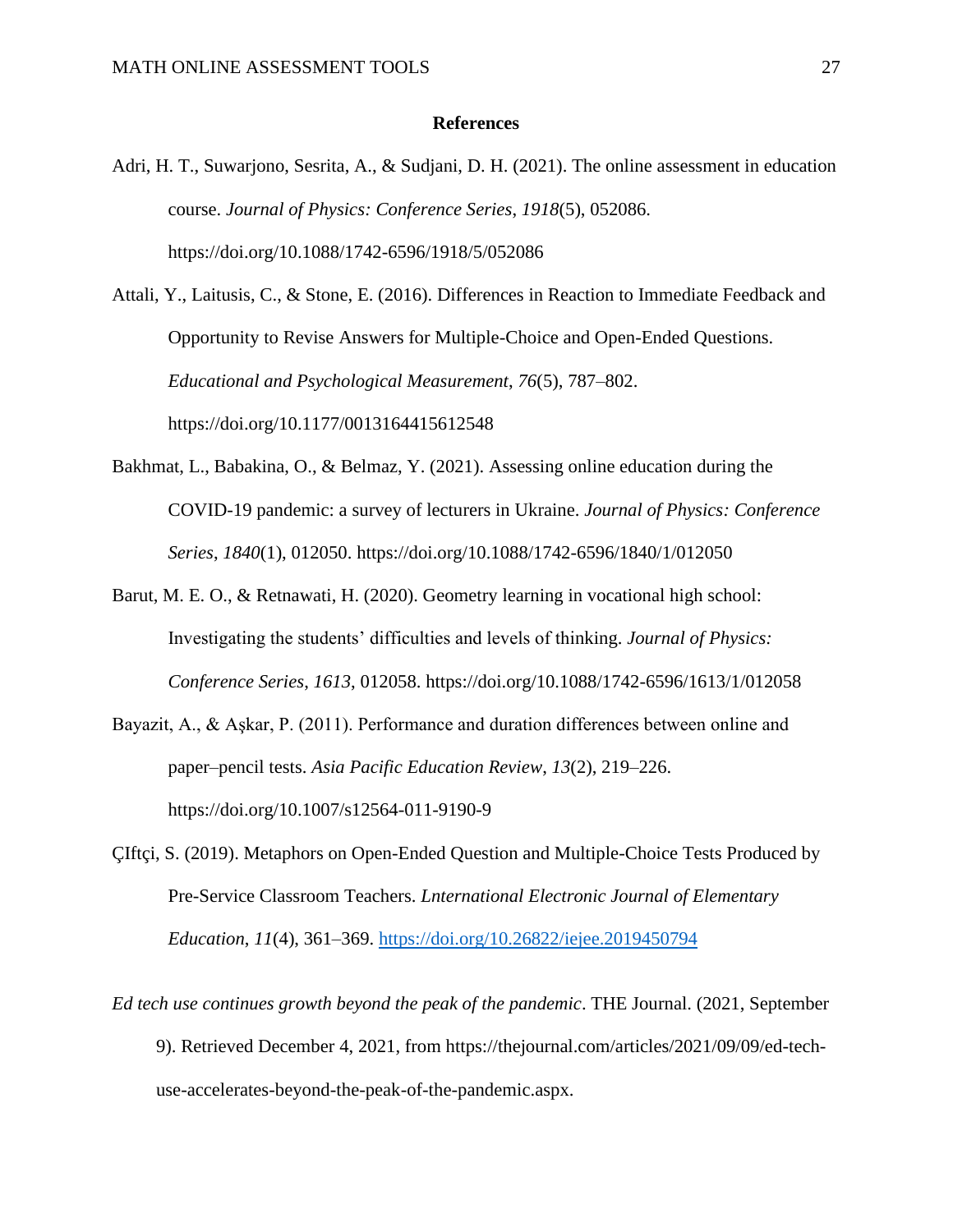- Gulosino, C., & Miron, G. (2017). Growth and performance of fully online and blended K-12 public schools. *Education Policy Analysis Archives*, *25*, 124. https://doi.org/10.14507/epaa.25.2859
- Hewson, C. (2012). Can online course-based assessment methods be fair and equitable? Relationships between students' preferences and performance within online and offline assessments. *Journal of Computer Assisted Learning*, *28*(5), 488–498. https://doi.org/10.1111/j.1365-2729.2011.00473.x
- Hewson, C., & Charlton, J. P. (2018). An investigation of the validity of course-based online assessment methods: The role of computer-related attitudes and assessment mode preferences. *Journal of Computer Assisted Learning*, *35*(1), 51–60. https://doi.org/10.1111/jcal.12310
- Howard, D. W. (2020). A Synopsis of Online Testing Integrity in a General Education Math Course: A Correlational Study. *Online Learning*, *24*(4), 225. https://doi.org/10.24059/olj.v24i4.2148
- Khan, S., & Khan, R. A. (2018). Online assessments: Exploring perspectives of university students. *Education and Information Technologies*, *24*(1), 661–677. https://doi.org/10.1007/s10639-018-9797-0
- Lin, C. H., Kwon, J. B., & Zhang, Y. (2018). Online self-paced high-school class size and student achievement. *Educational Technology Research and Development*, *67*(2), 317– 336. https://doi.org/10.1007/s11423-018-9614-x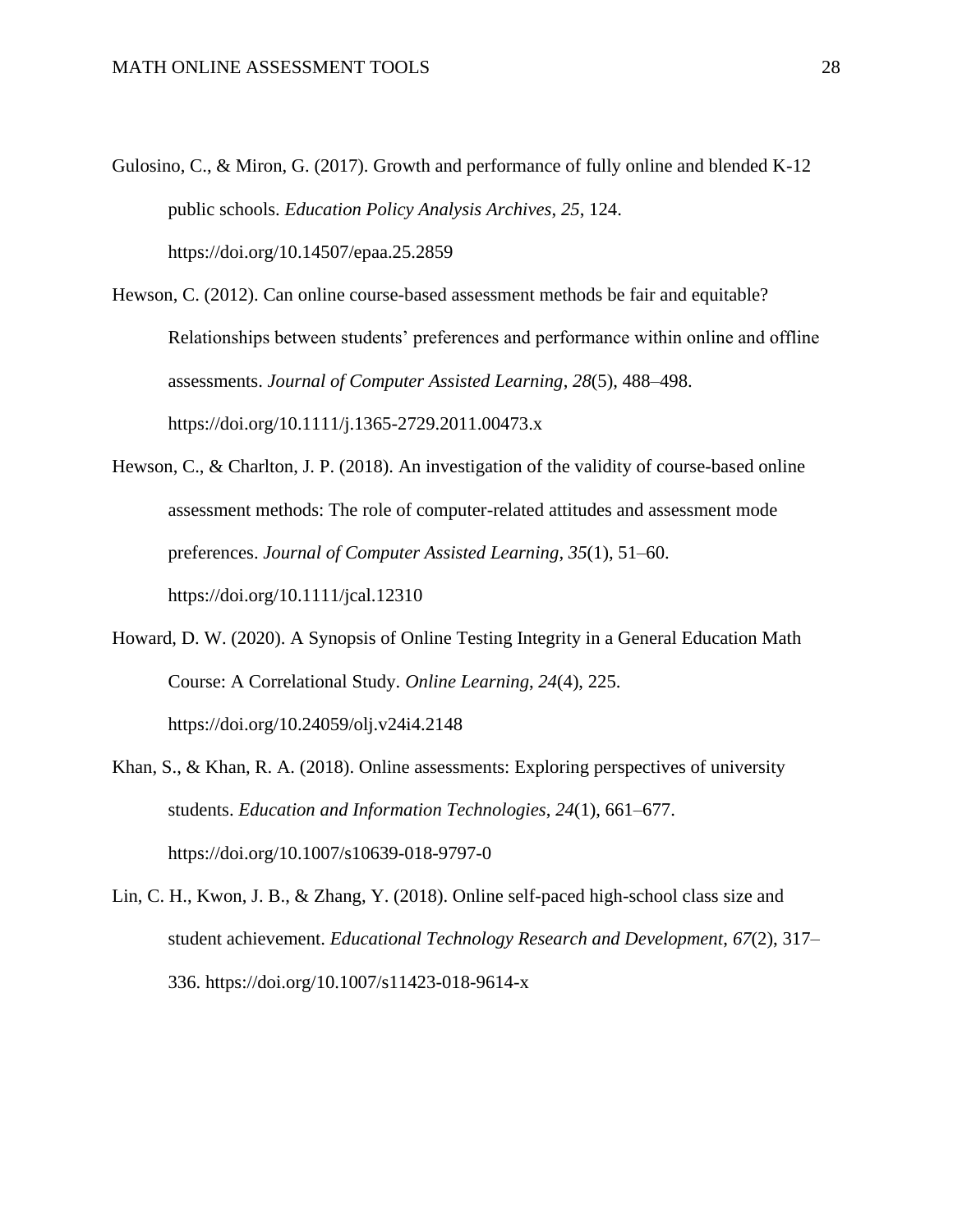- Lu, O. H. T., Huang, A. Y. Q., Tsai, D. C. L., & Yang, S. J. H. (2021). Expert-Authored and Machine-Generated Short-Answer Questions for Assessing Students' Learning Performance. *Educational Technology & Society*, *24*(3), 159–173.
- Melovitz Vasan, C. A., DeFouw, D. O., Holland, B. K., & Vasan, N. S. (2017). Analysis of testing with multiple choice versus open-ended questions: Outcome-based observations in an anatomy course. *Anatomical Sciences Education*, *11*(3), 254–261. https://doi.org/10.1002/ase.1739
- Novianda, D., Darhim, & Prabawanto, S. (2021). Analysis of students' mathematical reasoning ability in geometry through distance learning. *Journal of Physics: Conference Series*, *1882*(1), 012085. https://doi.org/10.1088/1742-6596/1882/1/012085
- Puthiaparampil, T., & Rahman, M. M. (2020). Very short answer questions: a viable alternative to multiple choice questions. *BMC Medical Education*, *20*(1). https://doi.org/10.1186/s12909-020-02057-w
- Ramadhan, R., & Suhendra. (2021). The effect of distance learning during Covid-19 pandemics on the mathematical learning results. *Journal of Physics: Conference Series*, *1806*(1), 012096. https://doi.org/10.1088/1742-6596/1806/1/012096
- Ramlo, S. E. (2016). Students' Views About Potentially Offering Physics Courses Online. *Journal of Science Education and Technology*, *25*(3), 489–496. https://doi.org/10.1007/s10956-016-9608-6
- Sam, A. H., Hameed, S., Harris, J., & Meeran, K. (2016). Validity of very short answer versus single best answer questions for undergraduate assessment. *BMC Medical Education*, *16*(1). https://doi.org/10.1186/s12909-016-0793-z